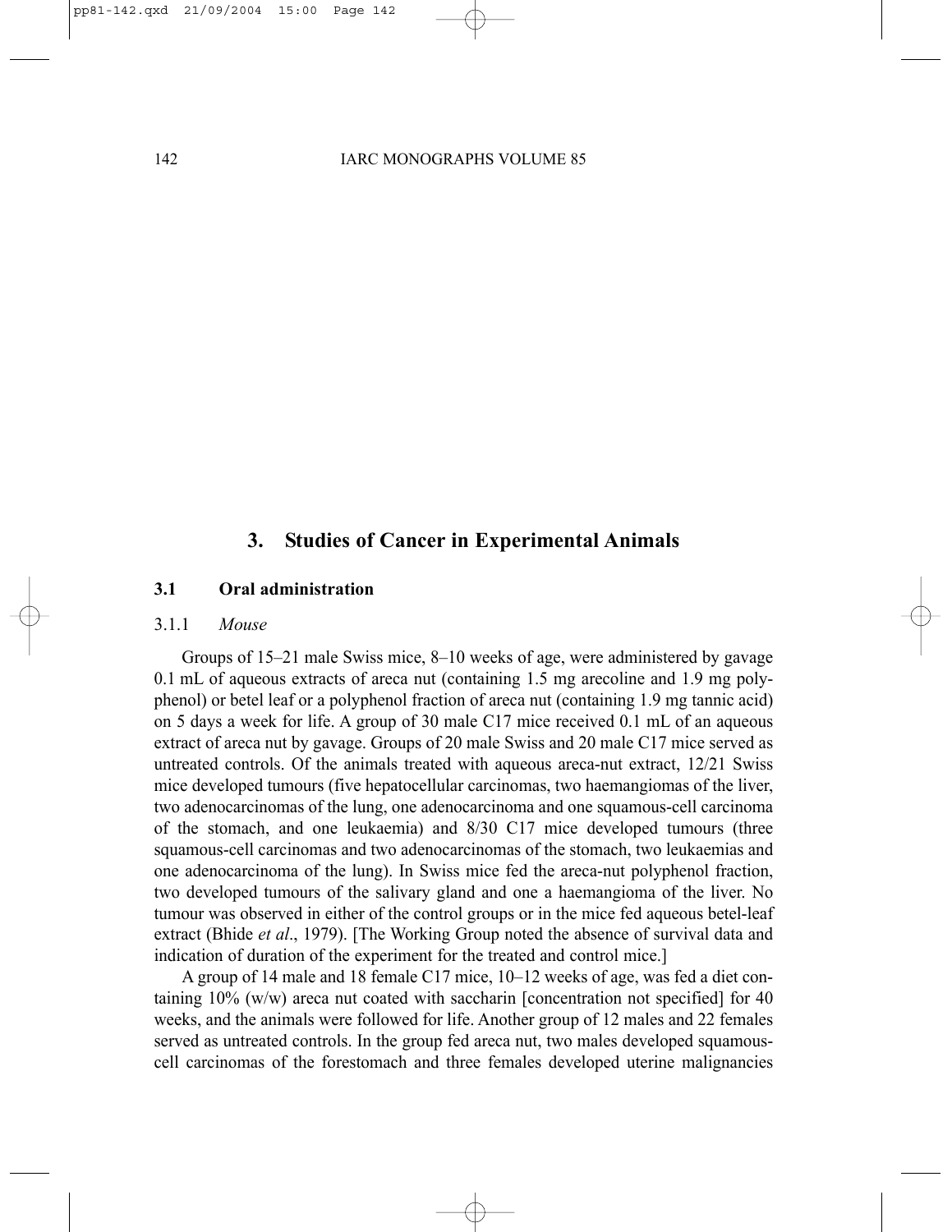(reticular-cell neoplasm type A). Two similar uterine tumours were observed in the untreated controls. No statistically significant increase in tumour incidence was observed in animals treated with areca nut compared with controls (Pai *et al*., 1981).

Groups of 20 male Swiss mice, 8–10 weeks of age, were administered by gavage 0.1 mL of aqueous extracts of betel quid, betel quid and tobacco, areca nut, betel leaf, or areca nut and betel leaf five times per week for life or served as untreated controls. Animals were killed when moribund. All lesions reported were lung adenocarcinomas [histological details not given]; the incidences are given in Table 66 (Shirname *et al*., 1983). [The Working Group noted that the reason for the difference between the initial number of animals and the number of animals assessed for the presence of tumours is unknown.]

| Group                    | No. at<br>start | No. of mice alive<br>between 10 and<br>24 months | No of mice<br>with lung<br>tumours $(\% )$ |  |  |
|--------------------------|-----------------|--------------------------------------------------|--------------------------------------------|--|--|
| Control                  | 20              | 20                                               | 1(5)                                       |  |  |
| Betel quid               | 20              | 15                                               | 4(26)                                      |  |  |
| Betel quid and tobacco   | 20              | 18                                               | 4(22)                                      |  |  |
| Areca nut                | 20              | 19                                               | $9(47)*$                                   |  |  |
| Betel leaf               | 20              | 14                                               | 1(7)                                       |  |  |
| Areca nut and betel leaf | 20              | 16                                               | $6(38)*$                                   |  |  |
|                          |                 |                                                  |                                            |  |  |

**Table 66. Design and results of experiments in Swiss mice given aqueous extracts of betel quid and its components by gavage**

From Shirname *et al.* (1983)

\*Statistically significant compared with controls  $(p < 0.05)$ 

Groups of 8–20 female and 16–35 male Swiss mice, 6 weeks of age, were given 1 mg arecoline hydrochloride (in 0.1 mL distilled water) daily by gavage on 5 days a week, either alone or in combination with potassium nitrate  $(KNO<sub>3</sub>)$  (1 mg daily), or  $KNO<sub>3</sub>$  with slaked lime (1 mg daily); controls were either untreated or received  $KNO<sub>3</sub>$  and lime. Treatment was continued for up to 25 months. A total of 15/35 (43%) males given arecoline alone developed tumours (8/18 between 12 and 18 months and 7/17 between 19 and 25 months) compared with 1/20 untreated males. Of the 15 tumours in the arecoline group, eight were liver haemangiomas, four were lung adenocarcinomas and three were squamous-cell carcinomas of the stomach. No tumour was reported in any of the 18 arecoline-treated or 20 control females. The incidence of tumours in male mice given arecoline in combination with either  $KNO_3$  (3/19) or  $KNO_3$  + lime (1/16) did not differ from that in corresponding control males given  $KNO_3$  + lime (2/17). No tumour was found in females treated similarly (Bhide *et al.*, 1984). [The Working Group noted the lack of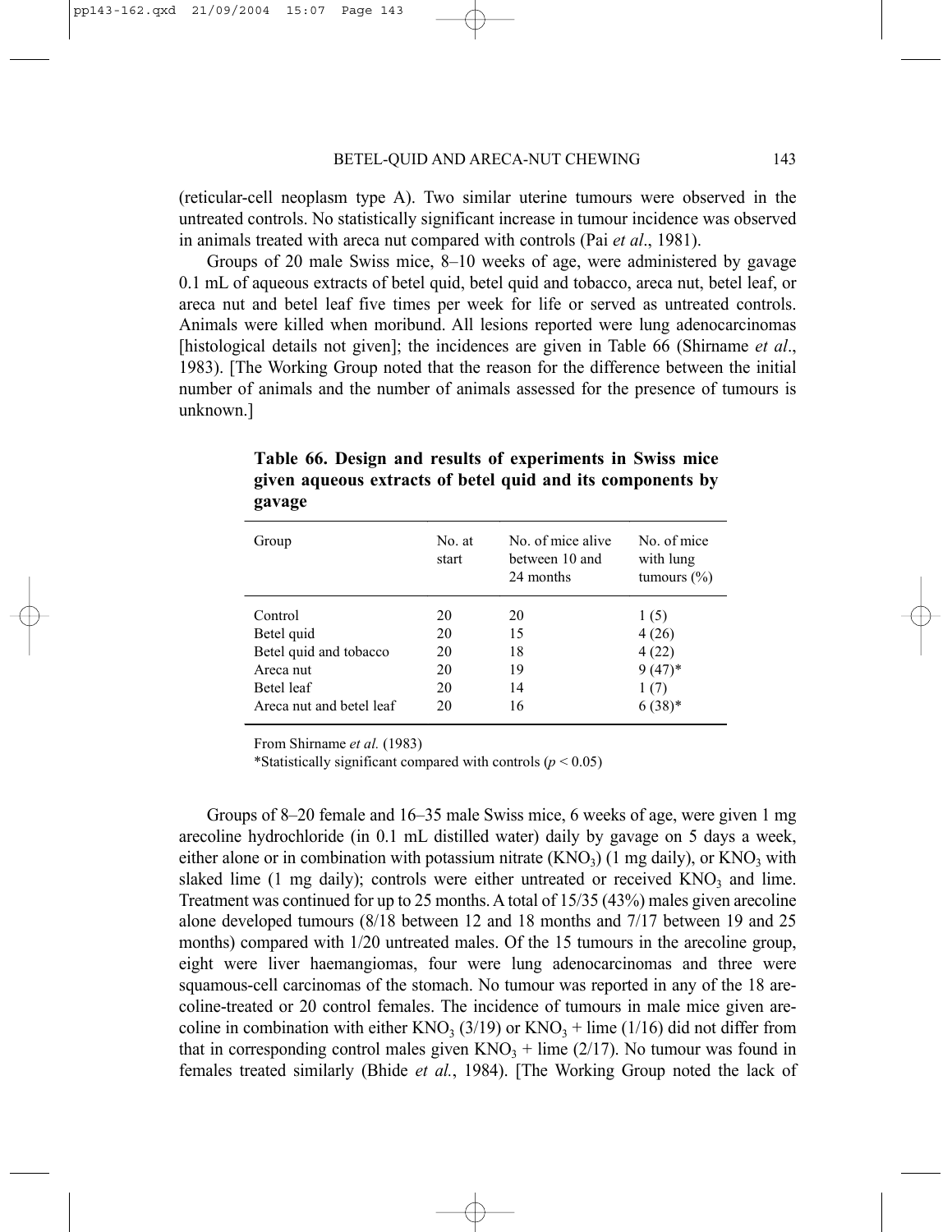information on the time of appearance of specific neoplasms and the inadequate reporting of the pathological findings. The lack of tumours in females was not explained.]

Groups of 18 male and 18 female Swiss mice, 10–12 weeks of age, were administered by gavage a daily ration of 0.1 mL of a fraction of areca nut containing  $\sim$ 1.9 mg tannin for life. Two animals developed tumours of the parotid gland, which were diagnosed as adenocystic carcinomas. One of the tumours was transplantable and was maintained as a model system by serial transplantation in Swiss mice (Gothoskar & Pai, 1986). [This study was only aimed at describing the derivation of a transplantable tumour model and did not yield any data on concentration or constituents of the areca-nut component used. The Working Group deemed it to be inadequate for evaluation.]

A total of 690 inbred Swiss mice, 6–7 weeks of age, divided into groups of 20–25 males and 20–25 females, were fed diets containing the following areca-nut products: (a) ripe, unprocessed, sun-dried areca nut (R-UP-SD), (b) ripe, processed, sun-dried areca nut (R-P-SD), (c) unripe, processed, sun-dried areca nut (UR-P-SD), (d) ripe, unprocessed, sun-dried, water-soaked areca nut (R-UP-SD-WS) or (e) ripe, unprocessed, sundried, water-soaked areca nut (R-UP-UD-WS) for 12 months. Diet was prepared using different types of areca nut from the market. The preparations were dehydrated, powdered and added wt/wt to pulverized feed to obtain diets containing 0.25, 0.5 and 1% areca nut. Control mice were maintained on normal diet for 12 months. In a second experiment, areca-nut paste was applied to the oral cavity of groups of 20–25 male and 20–25 female mice using a dispenser at dose levels of 0.25, 0.5 or 1.0 g/kg bw twice a day on 5 days per week for 12 months. The paste was prepared by grinding 10 g powdered areca-nut preparation of each type (as in experiment 1) with 25–30 mL drinking-water to obtain a smooth paste. Drinking-water was not provided to animals for 1 h following administration of the paste to facilitate intimate contact of the paste with the oral, pharyngeal and oesophageal epithelium. Control mice received oral applications of 0.05 mL water. In both experiments, animals were killed at the end of 12 months, internal organs were screened for tumour development and oral, pharyngeal, oesophageal, gastric and liver tissues were processed for histology. Cellular atypia (in three males and two females) and papilloma and carcinoma (in two males and one female) were observed in the oesophagus of animals treated with R-UP-SD at the highest dose (1% in diet). Two of 23 males receiving 1% R-UP-SD-WS developed papillomas in the oesophagus; 2/23 males and 1/21 females receiving 1% R-UP-UD-WS developed oesophageal papillomas and carcinomas. Following oral application of areca-nut paste, animals exposed to 1 g/kg bw R-UP-SD paste developed oesophageal papillomas and carcinomas (2/23 males and 2/24 females). One male and one female mouse receiving 1 g/kg bw R-UP-SD-WS developed papilloma and carcinoma of the oesophagus. In the R-UP-UD-WS-treated group, 2/23 males and 1/21 females developed oesophageal papilloma and carcinoma. In both experiments, oesophageal tumours appeared in different groups that were fed the unprocessed variety of areca-nut preparations (Rao & Das, 1989).

Groups of 15 male and 15 female ICRC/HiCri mice, 6–8 weeks of age, received 25 or 50 mg per animal (quantities denote original dry weight of the product) ethanolic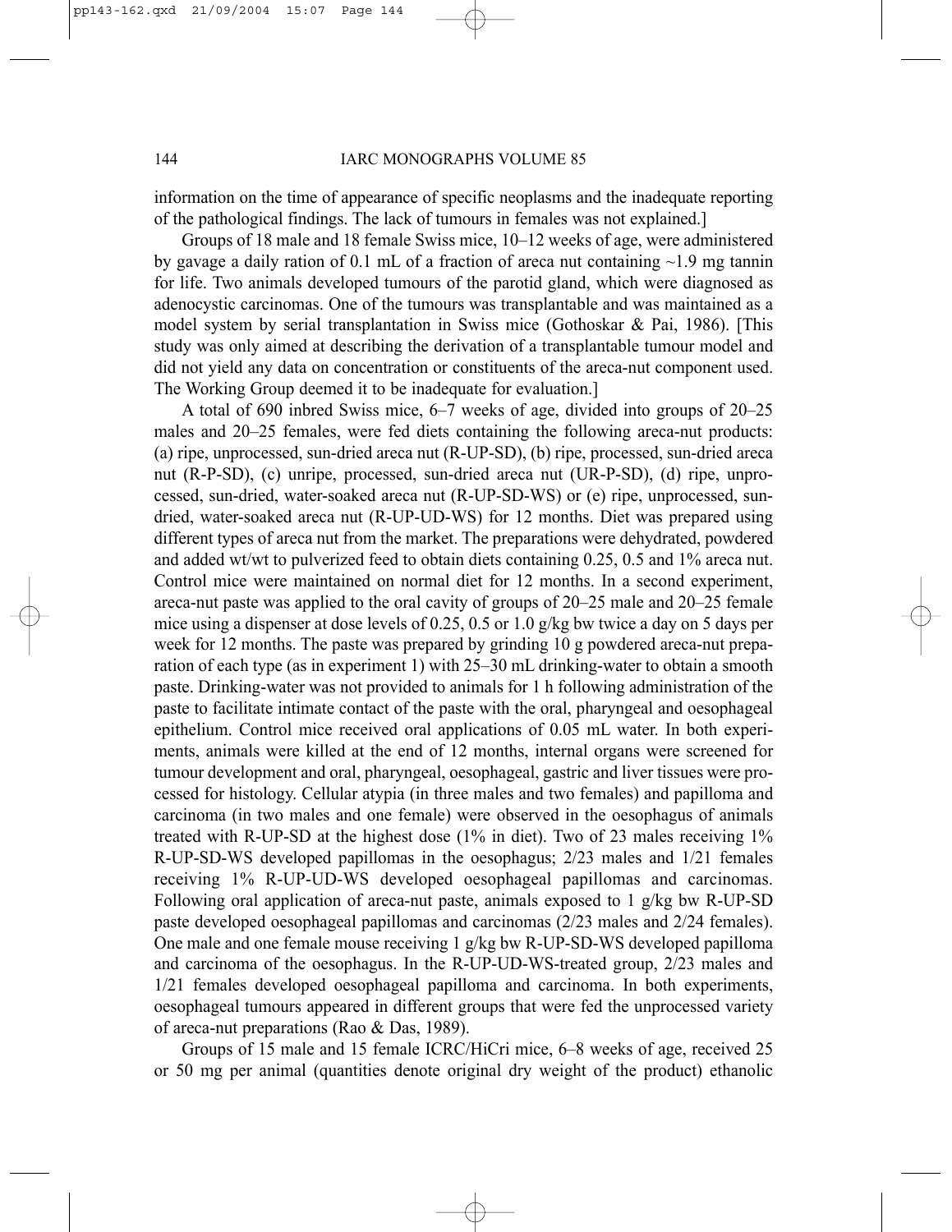extract of *pan masala* (EPME; containing areca nut, catechu, lime flavouring agents and unspecified spices), a chewing mixture, by gavage in distilled water or distilled water alone five times per week for 6 months. No forestomach or oesophageal tumour was observed in mice that survived until the end of the experiment or died beforehand (Ramchandani *et al*., 1998).

Groups of 54 male and 54 female Swiss S/RVCri mice, 6–7 weeks of age, were fed diets containing 0, 2.5 or 5% *pan masala* (containing areca nut, catechu, lime, spices and flavouring agents) in the diet for life. Animals were killed when moribund or at the end of 24 months. A significant decrease was observed in the overall survival rate of mice receiving 2.5% and 5% *pan masala* compared with the controls with or without adjustment for sex. Organs were excised and processed for histopathology. A total of 15 benign and 12 malignant tumours were observed in treated mice. The commonest benign tumour was liver haemangioma in 7/108 mice fed 2.5% *pan masala*. In the group fed 5%, more diverse types of benign tumour were found. Malignant tumours were observed in 5/108 and 7/108 mice fed 2.5% and 5% *pan masala*, respectively. Lung and liver adenocarcinomas were observed in 3/108 and 1/108 mice fed 2.5% *pan masala*, as well as one hepatoma. In the 108 mice fed 5%, five adenocarcinomas of the lung, one forestomach carcinoma and one testicular lymphoma were observed. No tumours were found in the 108 controls. A statistically significant positive trend  $(p = 0.004)$  with dose was observed in the number of mice with lung carcinoma (Bhisey *et al*., 1999).

### 3.1.2 *Rat*

Groups of eight to nine male and eight female ACI rats, 6 weeks of age, were fed diets containing either 20% Indonesian areca nut or 20% Taiwanese betel-leaf powder for 480 and 300–327 days, respectively. A group of 11 males and eight females received a diet containing 20% Indonesian areca nut and 1% calcium hydroxide for 480 days. A group of nine males and 10 females served as untreated controls. At the end of the treatment periods, the animals were fed a normal diet and observed for life. No statistically significant difference in tumour incidence was observed between the treated and control groups. No tumours were observed in the oral cavity or gastrointestinal tract (Mori *et al*., 1979). [The Working Group noted that addition of 20% (wt/wt) areca-nut powder to the diet results in severe caloric and nutritional imbalances, which may have affected the results. This could not be assessed because of inadequate reporting of the survival data for the various groups.]

The effect of marginal vitamin A deficiency on carcinogenicity was examined in 4–6 week-old male and female ACI rats. Group 1 (32 males and 27 females) was fed a marginally vitamin A-deficient diet (20 IU palmitate/100 g diet) mixed with 20% areca-nut powder and 1% calcium hydroxide; Group 2 (39 males and 28 females) received vitamin A-deficient diet; Group 3 (21 males and 21 females) was fed vitamin A-sufficient diet (1200 IU palmitate/100 g diet) containing 20% areca-nut powder and 1% calcium hydroxide; and Group 4 (20 males and 21 females) received vitamin A-sufficient diet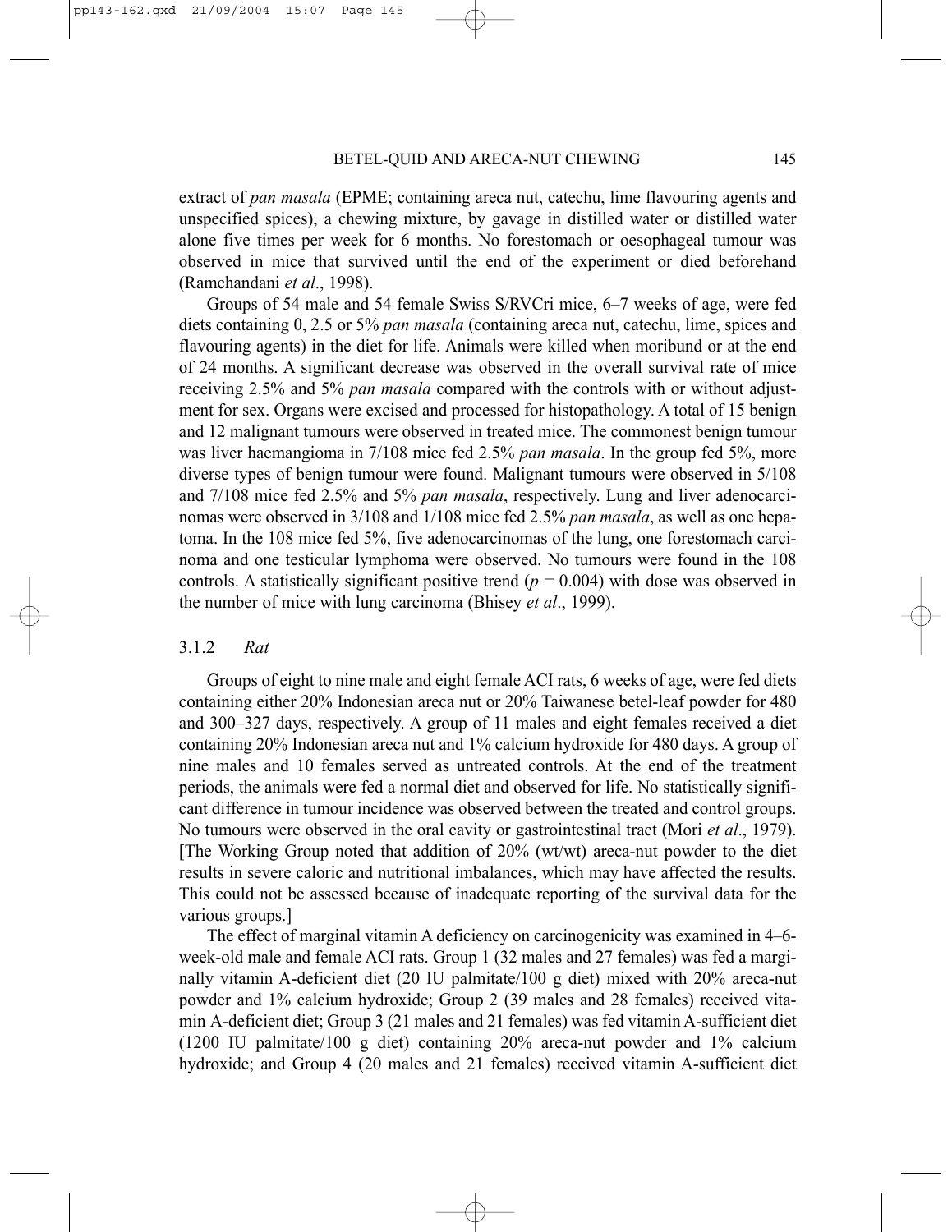alone. The experiment lasted for 647 days and 176/209 animals survived beyond 360 days. Two male and two female rats from each group were killed 30 weeks after the start of the experiment to determine vitamin A levels in serum and liver. All other animals were autopsied at natural death, when moribund or at 647 days. Liver tissues were processed for histology. In Group 1 (vitamin A-deficient  $+$  areca nut  $+$  calcium hydroxide), one papilloma of the tongue and one of the buccal mucosa in males and one papilloma of the tongue and one of the forestomach in females were observed. No upper aerodigestive tract tumour developed in Group 2 or Group 3. Two neoplastic liver nodules were observed in female rats of Groups 1 and 3 and one in Group 4. A solitary hepatocellular carcinoma developed in one female in Group 1. Other tumours that developed were: one spindle-cell carcinoma of the parotid gland in Group 1 males; two transitional-cell carcinomas and two squamous-cell carcinomas of the urinary bladder in Group 2 females; and two endometrial carcinomas, one leiomyosarcoma of the uterus and one mammary adenoma in Group 3 females. Group 4 rats did not develop tumours. The difference in tumour incidence in various groups did not reach statistical significance. Female susceptibility to tumour development could not be interpreted (Tanaka *et al*., 1983).

### 3.1.3 *Hamster*

Three groups of eight, eight and four Syrian hamsters (males and females approximately equally distributed), 6–7 weeks of age, were given distilled water containing 2% arecoline and 0.5% calcium hydroxide or 2% arecoline alone or were fed a diet that contained 0.1% arecoline with 2.5% calcium hydroxide, respectively, for life. Mean survival was 18 months, animals were killed when moribund or died spontaneously [no specific survival data given for the various experimental groups]. No tumours were observed in any of the treated animals. No tumours were found in four control Syrian hamsters (two males and two females) that ingested distilled water containing 0.5% calcium hydroxide or in four controls that were fed a diet containing 2.5% calcium hydroxide (Dunham *et al.*, 1974). [The Working Group noted the small number of animals.]

Of a group of two males and two females, one male Syrian golden hamster, 25.5 months of age, developed a carcinoid tumour of the glandular stomach after being fed a diet containing 0.1% arecoline and 2.5% calcium hydroxide for 12 months from the age of 1.5 months (Dunham *et al*., 1975). [The Working Group noted the small number of animals used. Because of the lack of available data, a fortuitous finding cannot be excluded.]

In a study aimed at evaluating the effect of concomitant oral administration of areca nut and sodium nitrite, 120 Syrian golden hamsters, 8 weeks of age, were divided into four treatment groups, each consisting of 15 males and 15 females. Group I received a diet containing 0.2% sodium nitrite, group II a diet containing 2% powdered areca nut, group III a diet containing both the sodium nitrite and the areca nut powder added in doses as mentioned above, and group IV received a diet without additives once a day on 5 days a week. The experiment lasted until the animals died spontaneously or were killed when moribund. Controls were killed after the death of the last experimental animal. The group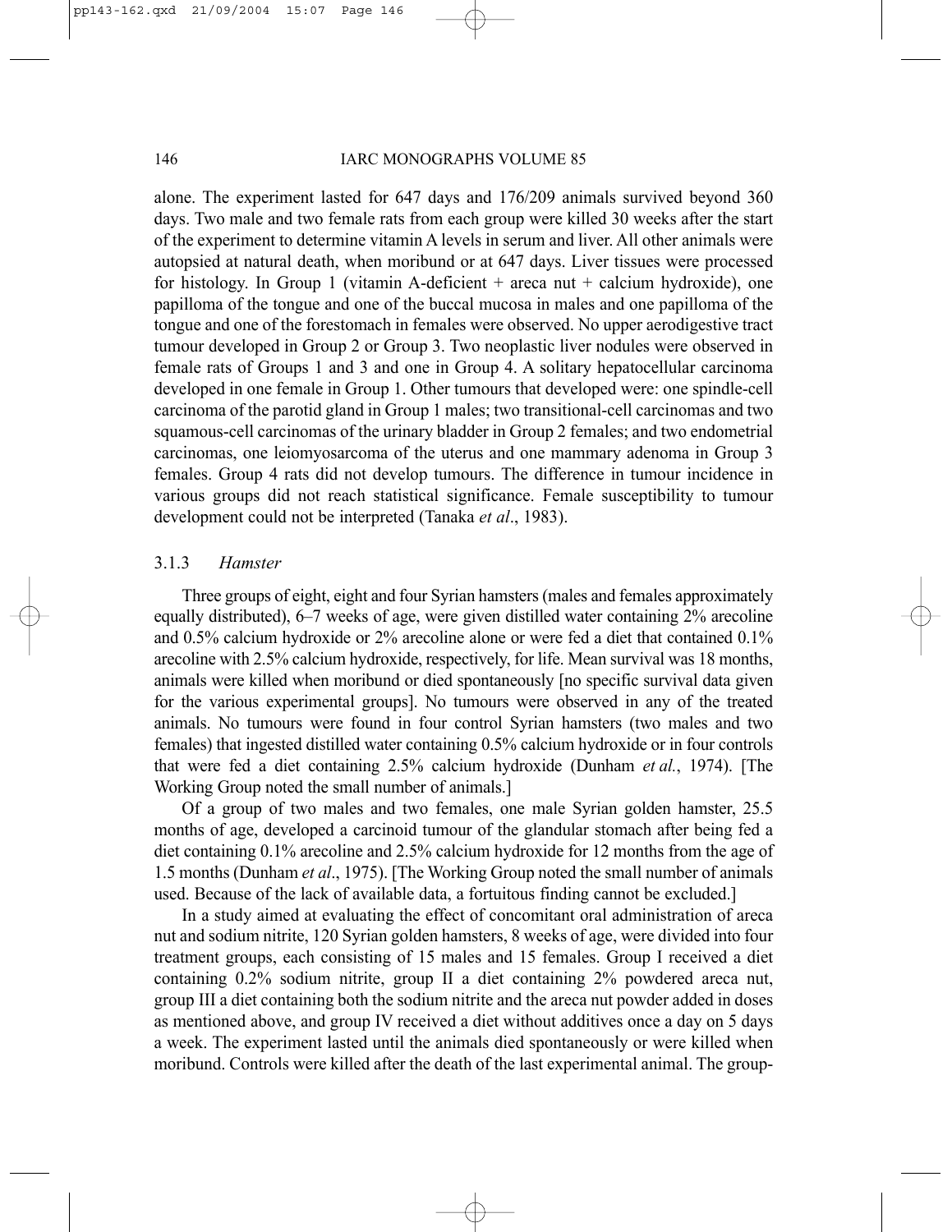based percentage of tumour-bearing animals and the total number of tumours were elevated [not statistically significantly] in animals fed areca nut alone or combined with nitrite as compared with the group fed nitrite only or control. Malignant tumours occurred three times more frequently in the group fed areca powder together with nitrite, but this increase did not reach statistical significance except for an increase in malignant lymphomas in male animals (5/15 versus 1/15; pairwise Fisher's exact probability test,  $p \leq 0.05$ ). No statistical difference in survival time was seen for the various groups (Ernst *et al*., 1987).

### **3.2 Skin application**

#### *Mouse*

A group of 12 Swiss mice [sex and age unspecified] received daily topical applications of an aqueous extract of betel quid (areca nut, stone lime and *gambir*) plus tobacco on the ears for 2 years; two animals developed squamous-cell carcinomas and one a benign squamous papilloma at the site of application (Muir & Kirk, 1960). [The Working Group noted that no controls were reported.]

Groups of 16–23 male and female C17 mice [sexes approximately equally distributed], 2–3 months of age, received thrice-weekly topical applications of 0.1 mL dimethyl sulfoxide (DMSO) extracts of tobacco (5 g ground tobacco in 20 mL DMSO), areca nut (30 g ground areca nut in 20 mL DMSO) or tobacco and areca nut, or applications of 0.1 mL DMSO alone on their backs for life. Animals were allowed to live their normal lifespan or were killed when they showed signs of debility. Skin papillomas were observed in 1/23 animals and epidermoid carcinomas were observed in 2/23 animals that received applications of combined tobacco and areca-nut extracts; no local tumour was observed in the other treatment groups (Ranadive *et al*., 1976).

## **3.3 Subcutaneous administration**

#### 3.3.1 *Mouse*

Groups of 10 male and 10 female Swiss mice, 2–3 months of age, were given subcutaneous injections of 0.2 mL hot or cold filtered aqueous areca-nut extracts (50 mg/mL) once a week for 6 weeks. Animals were allowed to live their normal lifespan or were killed when they showed signs of debility. Fibrosarcomas at the site of injection were observed in 14/20 and 10/20 mice treated with hot and cold areca-nut extracts, respectively; the first tumour appeared after 8 months. No local tumour was seen in a group of 13 male and 12 female controls receiving injections of distilled water for 10 weeks (Ranadive *et al*., 1976). [No further details on follow-up and survival were available.]

Effects on tumour development were investigated in male Swiss mice [age not specified] after subcutaneous injection of distilled water, an aqueous extract of areca nut, a polyphenol fraction of areca nut, a polyphenol-free fraction of areca nut, arecoline, an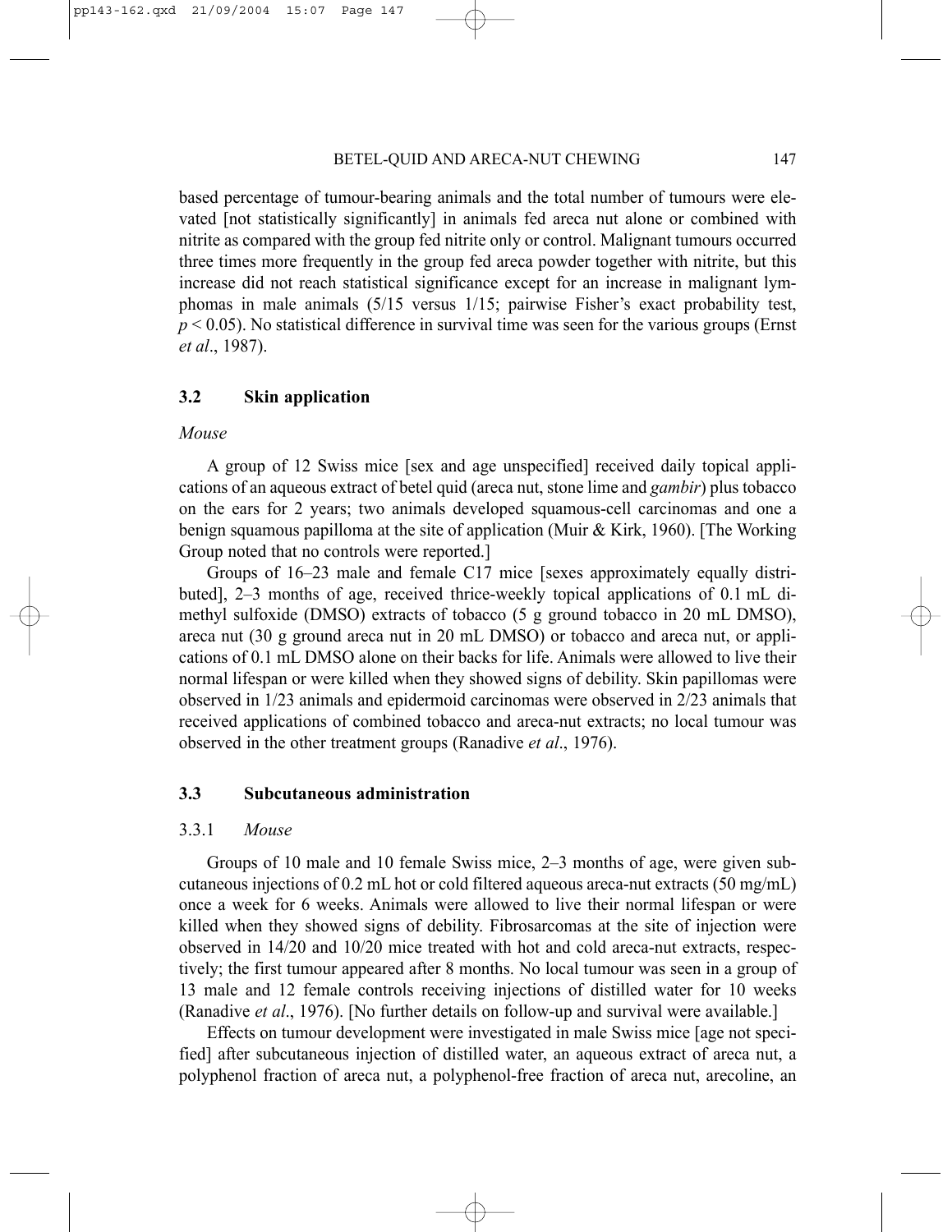aqueous extract of areca nut and betel leaf, an aqueous extract of betel quid or an aqueous extract of betel quid and tobacco. Groups were treated as follows: Group 1 (controls; 20 mice) was injected with 0.1 mL distilled water; group 2 (12 mice) received injections of 0.1 mL of a 1:10 extract of areca nut (prepared by lyophilization of a 1% aqueous extract of areca nut dissolved in 10 mL distilled water); group 3 (20 mice) received injections of 0.1 mL of a polyphenol fraction of areca nut (prepared, concentrated to dryness and dissolved in 10 mL distilled water); group 4 (20 mice) received injections of 0.1 mL of a polyphenol-free fraction of areca nut (1:10 dilution obtained after extraction of ethyl acetate-extracted residue with distilled water, lyophilization and dissolution in 10 mL distilled water); group 5 (10 mice) received injections of 1.5 mg arecoline; group 6 (15 mice) received injections of 0.2 mL of aqueous extract of areca nut and betel leaf; group 7 (20 mice) received injections of 0.2 mL aqueous extract of betel quid; and group 8 (20 mice) received injections of 0.2 mL of aqueous extract of betel quid with tobacco. All groups received weekly injections for 13 weeks. Animals were killed when moribund and abnormal tissues were processed for histopathology. The incidence of tumours was: Group 1, 0/20 tumours; Group 2, two fibrosarcomas, two haemangiomas of the liver (4/12 mice; 33%); Group 3, 16/20 fibrosarcomas, one hepatoma, three lung adenocarcinomas (20/20; 100%); Group 4, 0/20 tumours; Group 5, 0/10 tumours; Group 6, 0/15 tumours; Group 7, 7/20 fibrosarcomas; Group 8, 2/20 tumours at the site of injection [histological identification not mentioned] (Shivapurkar *et al*., 1980).

### 3.3.2 *Rat*

A group of 15 male and 15 female outbred NIH Black rats, 1–2 months old, received weekly subcutaneous injections of 0.5 mL of a tannin-rich aqueous extract of areca nut for up to 56 weeks and were observed for a further 12 weeks. Injections were discontinued when the first tumour appeared. All treated animals developed fibrosarcomas at the injection site. No local tumour occurred in 15 male and 15 female controls receiving injections of saline (Kapadia *et al*., 1978).

#### **3.4 Intraperitoneal administration**

#### *Mouse*

Groups of 7–10 male Swiss mice, 6 weeks of age, received weekly intraperitoneal injections of 0.1 mL aqueous extract of areca nut (seven mice), betel leaf (10 mice) or the polyphenol fraction of areca nut (nine mice) [details of doses were insufficiently defined] for 13 weeks. Additional groups were injected with commercial tannin (10 mice), arecoline (1.5 mg; 10 mice) or distilled water (10 mice). All animals were observed for their entire lifespan. No tumour was observed in any of the groups (Shivapurkar *et al*., 1980). [The Working Group noted the small number of animals used, the poor definition of the substances tested and the absence of details on the methods used.]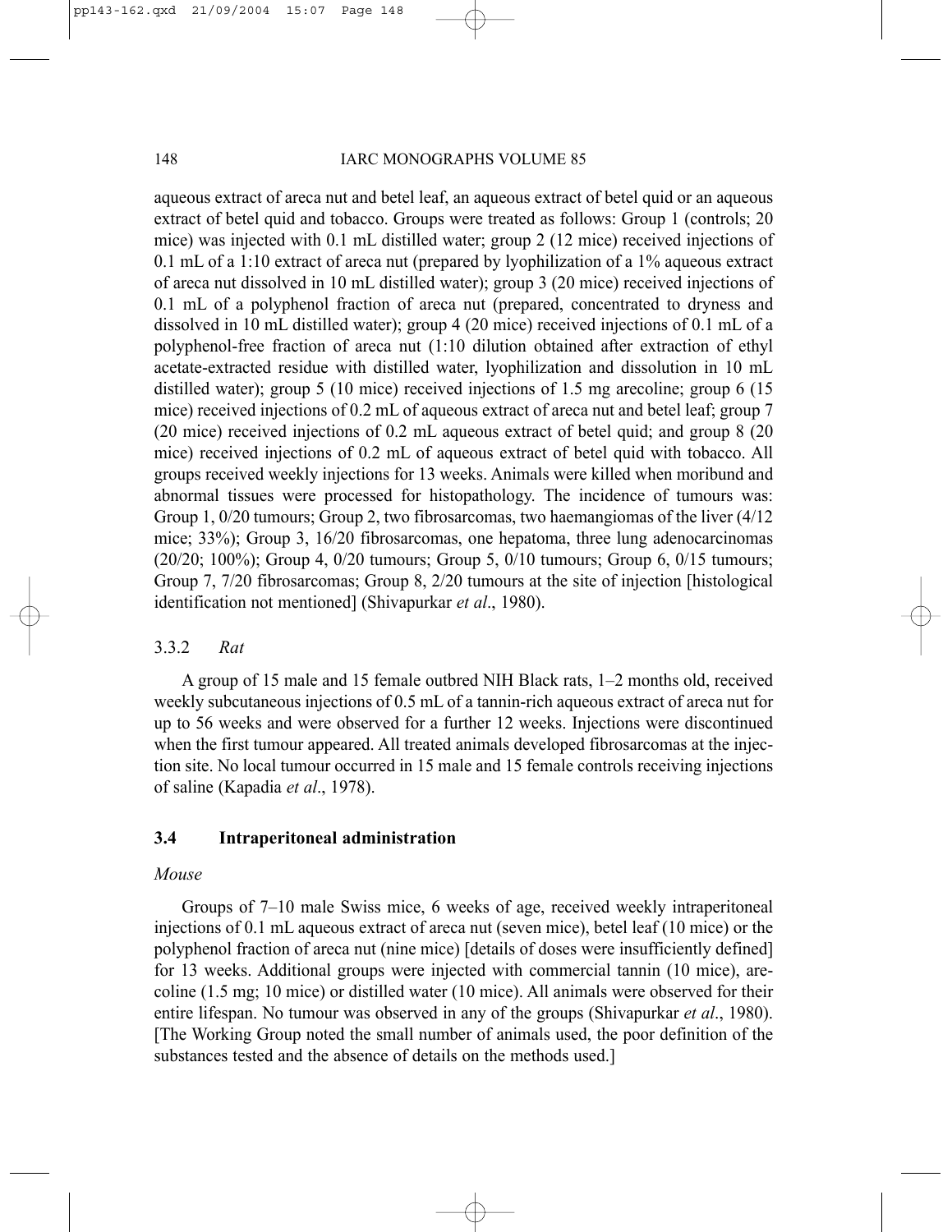#### **3.5 Administration to the oral mucosa or cheek pouch**

### 3.5.1 *Rat*

A group of 21 albino (Wistar strain) rats [sex not specified], 3–4 months of age, received applications to the palate and cheek mucosa of a paste (1 g) of *pan masala* [mode of preparation not described; exact site not described; method of application not described] administered every other day for 6 months. A group of 14 untreated animals served as controls. Biopsies were taken after 2, 4 and 6 months of application of *pan masala* and treatment was discontinued for 2 weeks after each biopsy to allow tissue healing. A biopsy was taken in the beginning and at the end of the experiment from control rats. After 6 months of treatment with *pan masala* paste, no tumour was observed; however, a high incidence of dysplastic epithelial changes (loss of nuclear polarity in 65% of animals after 6 months of application) was reported (Khrime *et al*., 1991). [The Working Group noted that the duration of the experiment was only 6 months, and that the incidence of dysplasia is a matter for concern.]

A group of 14 male and 13 female Wistar rats, 2 months of age, received daily applications to the buccal and palatal surfaces of 2% ethanolic extract of arecoline for 2.5 (six animals), 3 (six animals) and 4.5 months (15 animals). Groups of six and 12 animals served as solvent and untreated controls, respectively. Animals were killed at the end of the experiment. Histologically, no tumour was observed (Sirsat & Khanolkar, 1962).

### 3.5.2 *Hamster*

Groups of 8–50 male and female Syrian golden hamsters, 1–2 months of age, received an implantation in the cheek pouch of a pellet of single beeswax containing 7–50% betel quid or its various components: betel leaf, areca nut, areca nut and betel leaf, or areca nut and tobacco. Animals were allowed to live their normal lifespan or were killed when moribund. Exposure varied from 1 to 35 months. No malignant tumour was observed at the implantation site in any of the groups (Dunham & Herrold, 1962). [The Working Group noted that only a single administration was given.]

A total of 65 male Syrian golden hamsters, 9 weeks of age, was divided into four groups of 11–21. Animals received topical applications on the cheek-pouch mucosa of DMSO extracts of areca nut, tobacco, areca nut plus tobacco or DMSO alone thrice weekly for 21 weeks, at which time all animals were killed. Local squamous-cell carcinomas and leukoplakia were seen in 8/21 and 19/21 of the animals treated with areca-nut extract, and in 16/21 and 18/21 of the groups treated with areca-nut and tobacco extract, respectively; no local tumour was seen in hamsters treated with tobacco extract alone, but 8/12 had leukoplakia. No local tumour was observed in the 11 DMSO-treated controls (Suri *et al*., 1971). [The Working Group noted that development of cheek pouch tumours between 7 and 21 weeks was extremely unusual and would imply an exceedingly powerful carcinogenic effect.]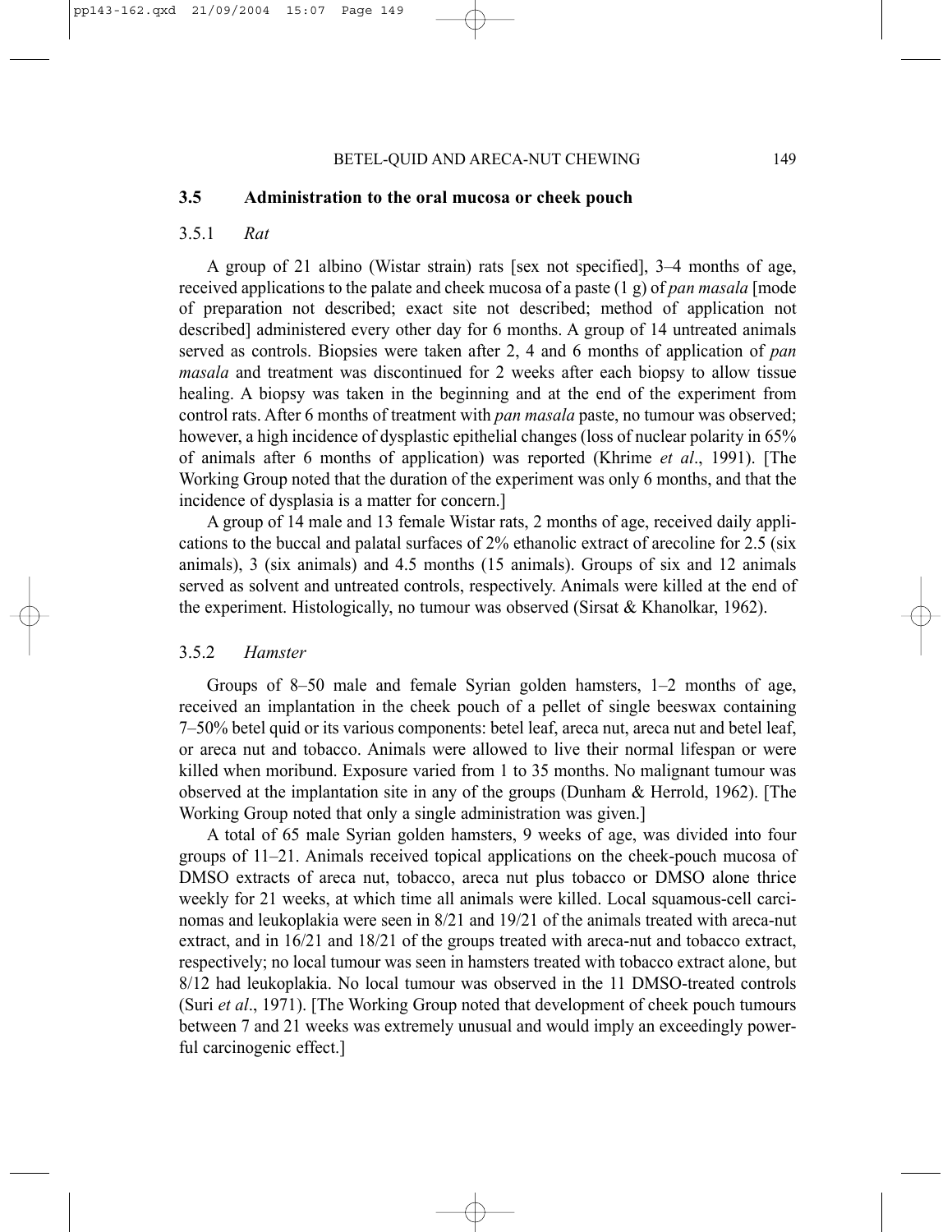A group of nine Syrian golden hamsters, 6–7 weeks of age, received applications to the cheek pouch mucosa of 1.5% arecoline in water [quantity not specified] five times per week for life; about 30 mg of 0.5% calcium hydroxide was applied to the cheek pouch mucosa before treatment with arecoline. One papilloma developed in the upper third of the oesophagus in one 15-month-old female (Dunham *et al.*, 1974). [The Working Group noted the small number of animals used.]

Groups of 12–14 male Syrian golden hamsters (total number, 38), 2–3 months of age, received applications to the cheek-pouch mucosa of DMSO extracts of tobacco, areca nut or tobacco plus areca nut thrice weekly for life. A solvent-control group of seven animals received applications of DMSO alone. The combination of tobacco and areca-nut extracts resulted in the development of lesions in the mucous membrane that were diagnosed as early malignant changes in 3/12 animals and in one stomach tumour. One stomach tumour was also found in the 12 animals treated with tobacco extract, but none were found in 14 animals treated with areca-nut extract alone (Ranadive *et al*., 1976). [The Working Group noted the small group size, the ambiguous description of the principal lesions reported and that histology of the stomach tumours was not provided.]

A total of 317 Syrian golden and white mutant hamsters [details on pheno- or genotype of the mutant not provided; sex and distribution of strains in each group unspecified], 2–3 months of age, were administered betel-quid ingredients separately or in various combinations in the cheek pouch, using the following modes: thrice-weekly applications of aqueous extracts of the test materials; deposition of replaceable wax pellets containing the test materials; introduction of gelatin capsules containing the powdered materials; or insertion of the natural components for direct exposure. Animals were killed at 6–12 or 13–14 months. A group of 64 animals served as controls: 25 received a placebo wax pellet, nine received a gelatin capsule and 30 were untreated. The incidences of cheekpouch and forestomach carcinomas in animals receiving topical applications of the aqueous extracts of test materials are given in Tables 67 and 68. Of the group receiving implants of wax pellets containing betel quid, 4/18 and 8/18 developed cancers of the cheek pouch and forestomach, respectively. Cheek-pouch carcinomas [histology not specified] and forestomach squamous-cell carcinomas were observed in 3/21 and 8/21 (two of these eight carcinoms were located in the oesophageal region) animals receiving implants of wax pellets containing betel quid plus tobacco. The incidence of tumours in hamsters given betel-quid ingredients in their natural form was not markedly different from that seen after other modes of administration. Cheek-pouch carcinomas and forestomach carcinomas developed in 5/16 hamsters given cheek-pouch implantations of capsules containing areca-nut powder, tobacco and lime. Cheek-pouch carcinomas (4/19) and forestomach carcinomas (6/19) occurred in hamsters given capsules containing arecanut powder (Ranadive *et al.*, 1979). [The Working Group noted the lack of information on sex and strain distribution, the lack of data on the number of tumours per animal and the lack of details on the quantitative composition of the mixtures tested.]

A total of 243 male Syrian golden hamsters, 6–7 weeks of age, were divided into eight groups. Group 1 served as controls. In the other groups, the following test substances were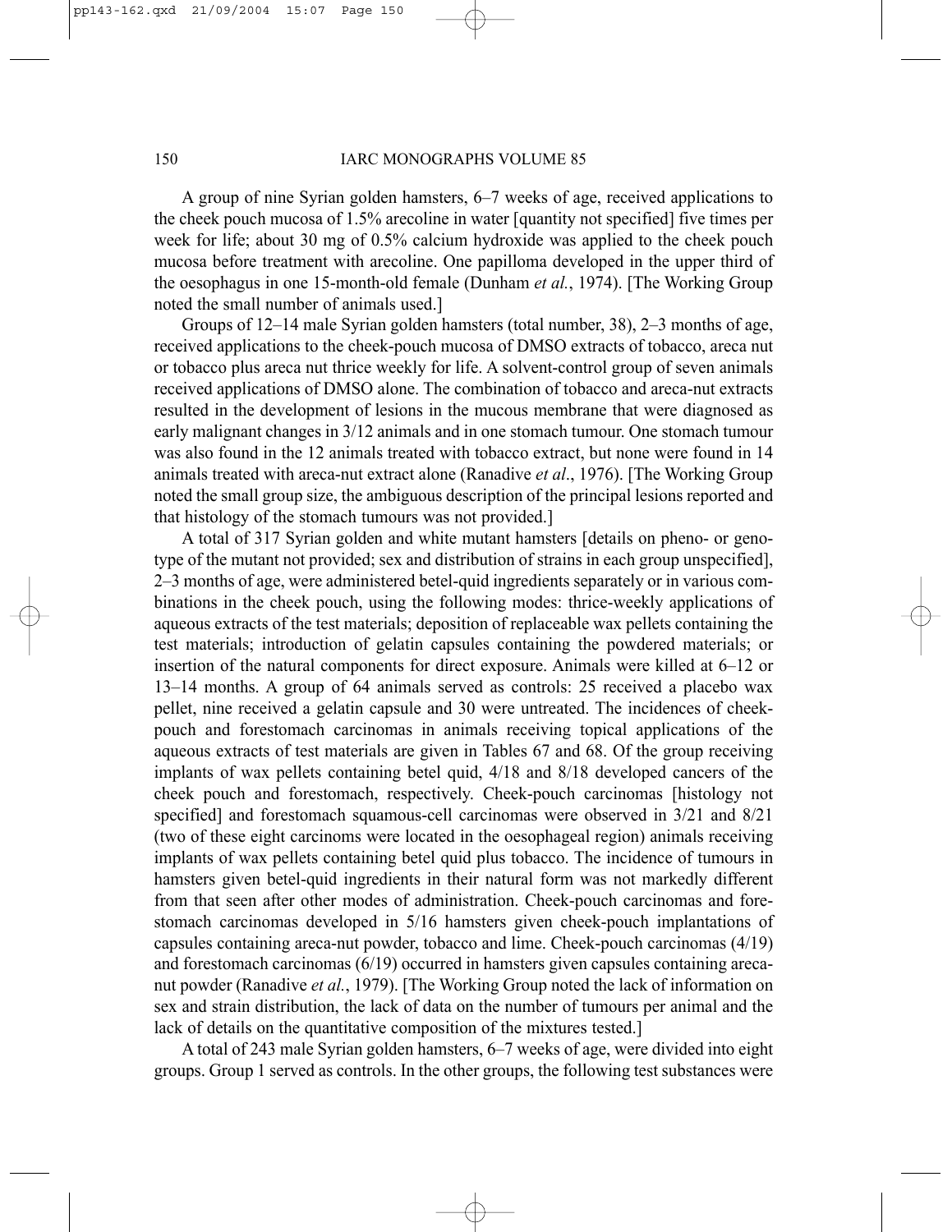| Group                                                                   | No. of<br>hamsters<br>at start | Age<br>(months)       | Cheek-pouch<br>carcinoma |               | Forestomach<br>carcinoma |                   |
|-------------------------------------------------------------------------|--------------------------------|-----------------------|--------------------------|---------------|--------------------------|-------------------|
|                                                                         |                                |                       | No.                      | $\frac{0}{a}$ | No.                      | $\%$ <sup>a</sup> |
| Control                                                                 | 19<br>11                       | $6 - 12$<br>$13 - 21$ |                          |               |                          |                   |
| Areca-nut extract <sup>a</sup>                                          | 6<br>15                        | $6 - 12$<br>$13 - 21$ | 1                        | 6.6           | 1<br>3                   | 16.6<br>20.0      |
| Polyphenol fraction of areca nut <sup>b</sup>                           | $\overline{4}$<br>16           | $6 - 12$<br>$13 - 21$ | $\mathbf{1}$             | 6.2           | $\overline{4}$           | 25.0              |
| Areca nut and tobacco extract <sup>b</sup>                              | 6<br>12                        | $6 - 12$<br>$13 - 21$ | $\overline{2}$           | 16.6          | $\qquad \qquad -$<br>3   | 25.0              |
| Betel-quid extract <sup>c</sup>                                         | 16<br>4                        | $6 - 12$<br>$13 - 21$ |                          |               | 4<br>1                   | 25.0<br>25.0      |
| Betel quid with tobacco extract <sup>d</sup>                            | 7<br>6                         | $6 - 12$<br>$13 - 21$ |                          |               | 1<br>3                   | 14.2<br>50.0      |
| Areca-nut pieces with extract of<br>areca nut <sup>b</sup>              | 13                             | $6 - 12$<br>$13 - 21$ |                          |               | 6                        | 46.1              |
| Areca-nut pieces with extracts of<br>areca nut and tobacco <sup>b</sup> | $\overline{4}$<br>10           | $6 - 12$<br>$13 - 21$ |                          |               | $\overline{2}$<br>1      | 50.0<br>10.0      |

| Table 67. Design and results of experiments in Syrian golden hamsters       |
|-----------------------------------------------------------------------------|
| given topical applications of aqueous extracts of betel-quid ingredients on |
| the cheek pouch                                                             |

From Ranadive *et al.* (1979)

<sup>a</sup> Both hot and cold extracts of areca nut; filtered from an initial mixture of 0.5 g/mL

**b** Details of preparation not mentioned

 $c$  Filtered from a mixture containing betel leaf (0.5 mg/mL), areca-nut powder (0.2 mg/mL), slaked lime (0.01 g/mL) and catechu (0.01 g/mL)

<sup>d</sup> Filtered from a mixture containing betel leaf (0.5 mg/mL), areca-nut powder (0.2 mg/mL), slaked lime (0.01 g/mL), catechu (0.01 g/mL) and 0.04 g/mL tobacco

applied: liquid paraffin, liquid paraffin with 0.5% 7,12-dimethylbenz[*a*]anthracene (DMBA), DMSO, extract of cured tobacco, extract of Thai areca nut, extract of cured tobacco with Thai areca nut and extract of Indian areca nut. The mode of application was according to Salley (1954) and the extracts were prepared by the methods of Suri *et al*. (1971), with a remark that an additional 10 mL DMSO had to be added to the areca nut before the extract could be obtained by squeezing. Groups 1, 2 and 3 (six animals per group) were killed at week 16. Other groups (45 animals per group) were killed serially at 2-week intervals, from weeks 2 to 30. Squamous-cell carcinoma was seen in the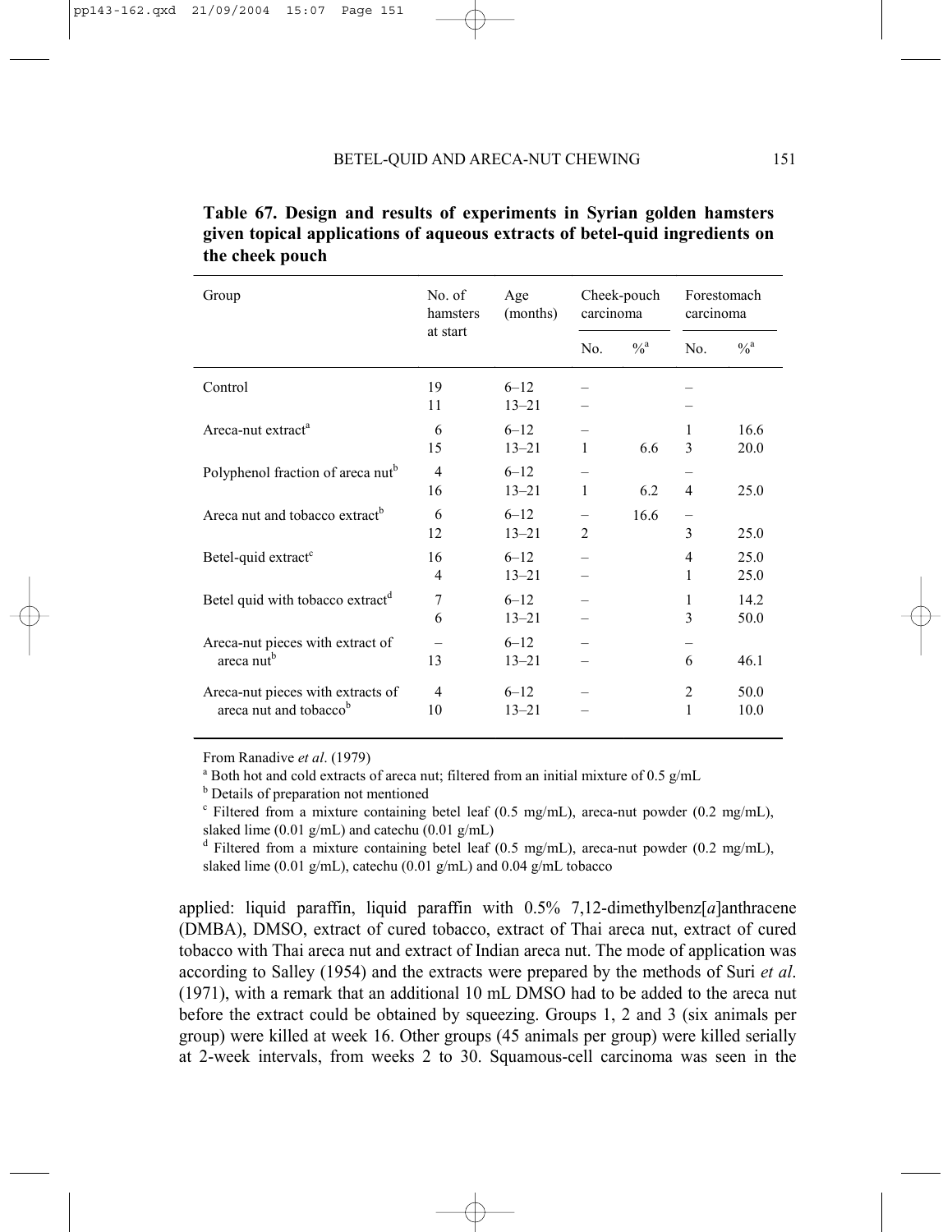| Group                                         | No. of<br>hamsters<br>at start | Age<br>(months)       | Cheek-pouch<br>carcinoma |               | Forestomach<br>carcinoma |               |
|-----------------------------------------------|--------------------------------|-----------------------|--------------------------|---------------|--------------------------|---------------|
|                                               |                                |                       | No.                      | $\frac{0}{0}$ | No.                      | $\frac{0}{0}$ |
| Wax pellet control                            | 20<br>5                        | $6 - 12$<br>$13 - 21$ |                          |               |                          |               |
| Betel quid                                    | 8<br>10                        | $6 - 12$<br>$13 - 21$ | 1<br>3                   | 12.5<br>30    | 3<br>5                   | 37.5<br>50    |
| Betel quid + tobacco                          | 9<br>12                        | $6 - 12$<br>$13 - 21$ | 3                        | 25            | 1<br>7 <sup>b</sup>      | 11<br>42      |
| DMBA (standard carcinogen)<br>control)        | 15<br>$\theta$                 | $6 - 12$<br>$13 - 21$ | 12                       | 80            | 7 <sup>b</sup>           | 33            |
| Capsule control                               | 5<br>4                         | $6 - 12$<br>$13 - 21$ |                          |               |                          |               |
| Areca-nut powder                              | 10<br>9                        | $6 - 12$<br>$13 - 21$ | 2<br>$\overline{2}$      | 20<br>22      | $\overline{c}$<br>4      | 20<br>44      |
| Areca-nut powder + tobacco<br>$powder + lime$ | $\overline{4}$<br>12           | $6 - 12$<br>$13 - 21$ | 1<br>4                   | 25<br>33      | 1<br>4                   | 25<br>33      |

|  |  |                                                     | Table 68. Design and results of experiments in hamsters given   |  |  |
|--|--|-----------------------------------------------------|-----------------------------------------------------------------|--|--|
|  |  |                                                     | implantations of wax pellets and capsules containing betel-quid |  |  |
|  |  | ingredients <sup>a</sup> on the hamster cheek pouch |                                                                 |  |  |

From Ranadive *et al*. (1979)

DMBA,  $7,12$ -dimethylbenz[a]anthracene

 $^{\circ}$  Each pellet weighed 2–3 g and contained 0.82–1.3 g of test substance [proportion of the various components not mentioned].

<sup>b</sup> Two of the tumours were oesophageal carcinomas, and were not included in the percentages.

DMBA-treated group [number of tumours not stated]. No tumour was seen in any of the other groups (Weerapradist & Boonpuknavig, 1983).

In a study in which the tumour-promoting activity of arecaidine was tested in DMBAtreated hamster buccal pouches, 112 male adult Syrian hamsters, 10–12 weeks of age, were divided into 16 groups, each containing seven animals. Three of these groups received applications of 1000, 2000 or 3000 µg/mL arecaidine solutions six times per week for 12 weeks without DMBA pretreatment, and one group was untreated. [Arecaidine was obtained from Sigma but the chemical form was not provided.] At the end of 12 weeks, all animals were killed. In all four groups, no tumour was observed (Lin *et al*., 1996).

In an initiation–promotion study, 24 male Syrian golden hamsters, 8 weeks of age, received applications to the cheek pouch of 25 µg/mL arecaidine in distilled water thrice weekly for 12 weeks. Ten weeks later, 1% croton oil in acetone was applied thrice weekly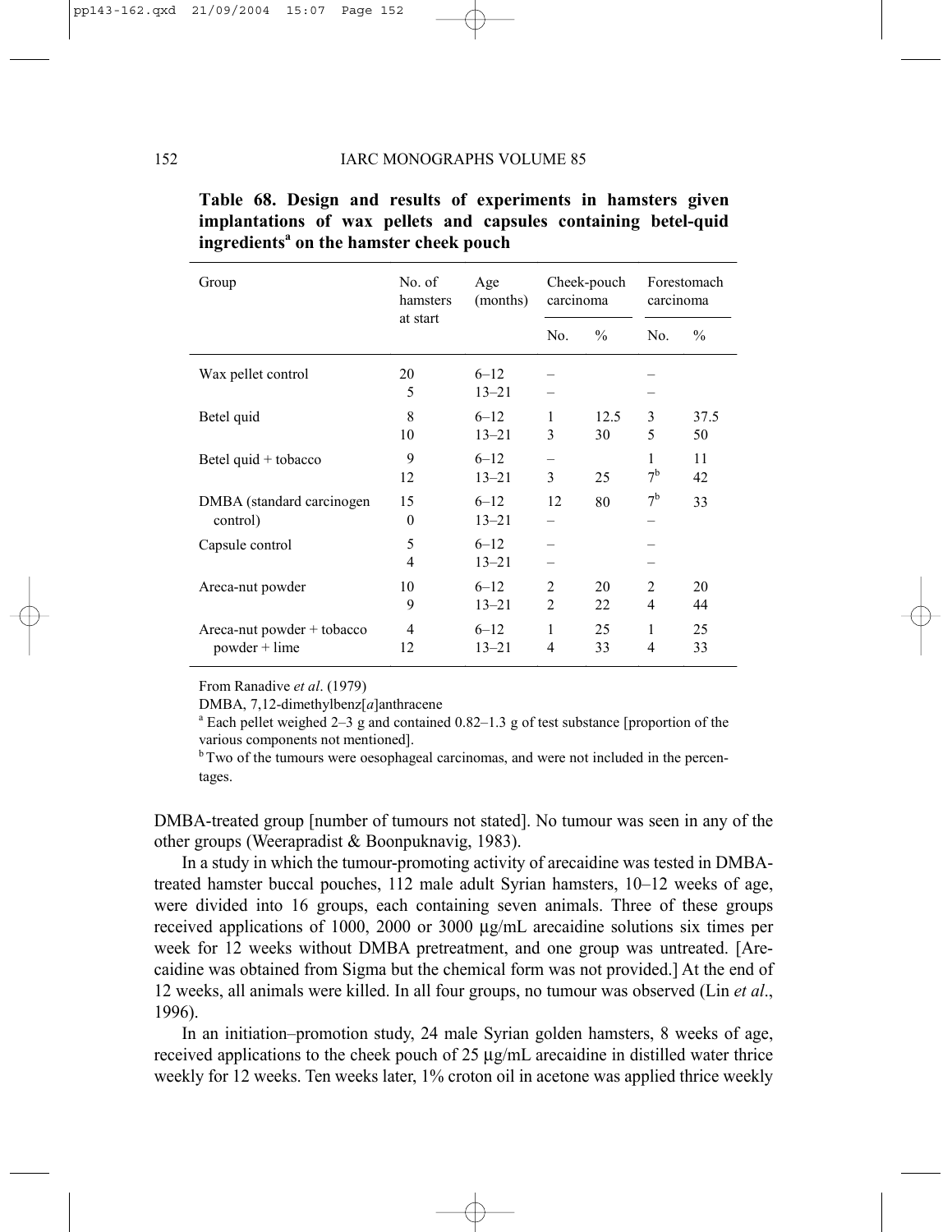to the cheek pouches of the 13 remaining animals for another 3 weeks, after which the animals were killed and the last three animals were killed 34 weeks after the start of the experiment. No tumours were found in any of the animals (MacDonald, 1986).

In a study of the tumour-promoting activity of betel quid on DMBA-treated hamster cheek pouches, two groups of male Syrian golden hamsters, about 6–8 weeks of age at the start of the experiment, received insertions of betel quid alone into the cheek pouch. Treatment with betel quid alone for 36 weeks (10 males) or 52 weeks (nine males) did not lead to tumour formation (Wong *et al*., 1992).

The tumour-promoting activity of betel quid on DMBA-treated hamster cheek pouch was tested in groups of 42 non-inbred male adult Syrian hamsters, 8–10 weeks of age, one group was tested with Taiwanese betel-quid extract alone, which was painted six times weekly. The quid extract consisted of the filtrate of a mixture of areca nut (450 g), 'unripe betel fruit' (120 g) [assumed to be inflorescence of *Piper betle* L.] and slaked lime (50 g) to which 300 mL DMSO were added as solvent. At the end of 2 weeks, six animals were taken from each group and killed; this was repeated after periods of 2 weeks each, thus enabling evaluation of the effect of treatment in relation to its duration. After 14 weeks, all animals had been killed. No tumours were seen in the group treated with betel quid alone (Lin *et al*., 1997).

Groups of 20 female Syrian golden hamsters, 6–7 weeks of age, received topical applications to the cheek pouch mucosa of aqueous extracts of tobacco (1 mg per pouch), areca nut (1 mg per pouch) or betel leaf (5 mg per pouch) twice a day for either 10 days or 6 months and were killed 6 months after the last treatment. In the short-term study, none of the animals developed any lesion. In the long-term study, one local squamous-cell papilloma and two local squamous-cell carcinomas of the cheek pouch developed in 3/20 animals in the tobacco-treated group and one local papilloma and one local squamous-cell carcinoma were found in 2/20 animals in the areca nut-treated group. No cheek-pouch tumour was observed in 20 animals treated with betel leaf or in 10 untreated or 10 vehicle controls (Rao, 1984).

Epithelial atypia only was observed in the cheek pouches of 3/6 male and female Syrian golden hamsters after repeated application of 250 mg calcium hydroxide once a day five times a week for 2 weeks and thereafter three times each week between the 2nd and 40th weeks of treatment. Treatment started when the hamsters were 3.5–4.5 weeks old and they reached an average age of 81 weeks. They were either killed when moribund or found dead (Dunham *et al*., 1966). [The Working Group noted the large amount of slaked lime.]

Eight Syrian golden hamsters (males and females), 6–7 weeks of age, received 0.5% calcium hydroxide in DMSO painted on the cheek pouch epithelium, without yielding any lesions [no data on frequency and duration of treatment mentioned] (Dunham *et al*., 1974).

Slaked lime either alone (38 animals) or with tobacco (24 animals) [concentrations not specified] was painted onto the cheek-pouch epithelium of 62 Syrian golden hamsters [sex unspecified] (initial weight,  $40-50$  g) thrice weekly until they were killed after 2, 4,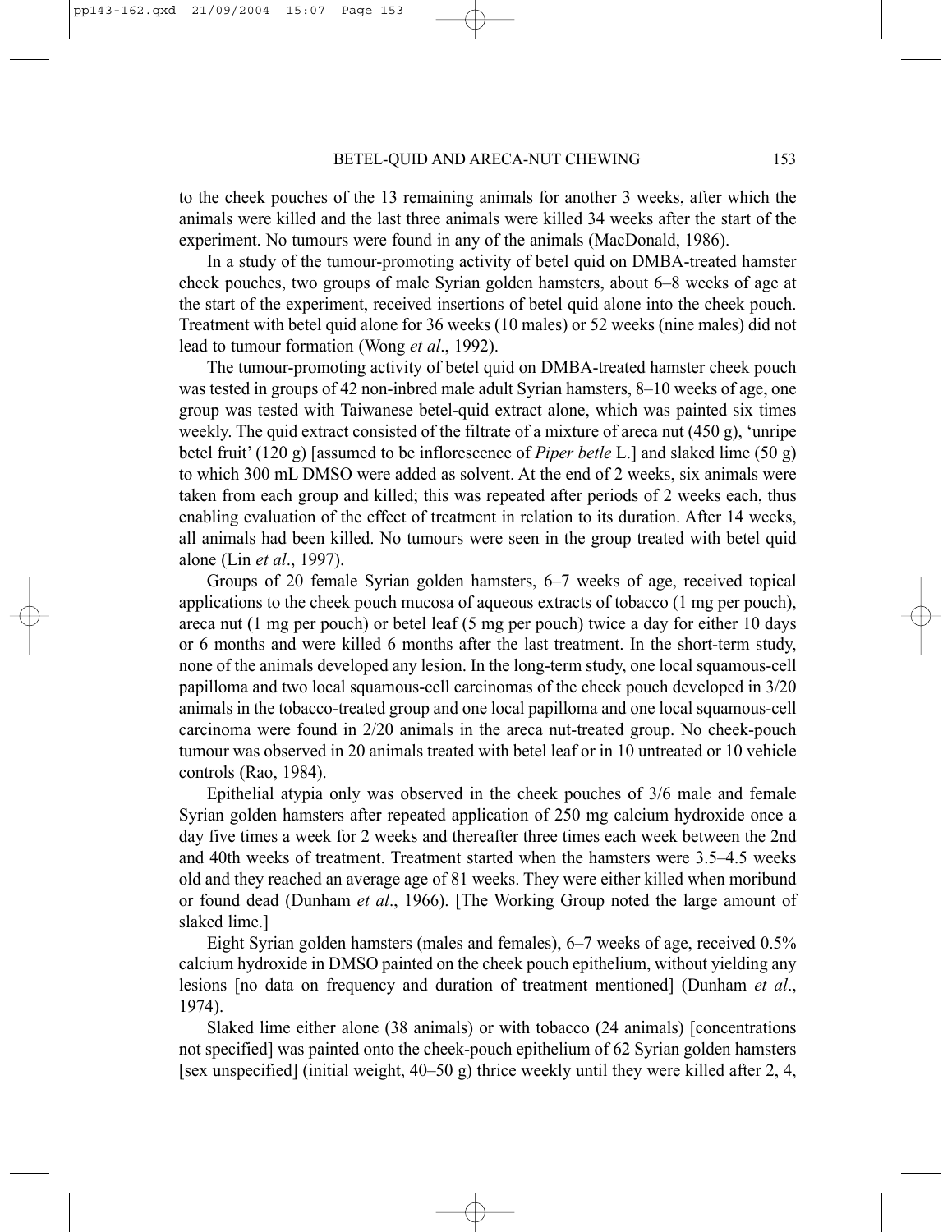8, 16, 24 and 52 weeks of exposure. No tumours were observed (Kandarkar & Sirsat, 1977).

## 3.5.3 *Baboon*

Twelve young adult baboons (one male and 11 females) were divided into two groups and fed a diet intended to simulate protein deficiency. With this diet, the normal average serum protein level dropped from 7.4 to 6.4% and was maintained for over 3 years. Five animals received a basic betel quid (a freshly prepared ground mixture of betel leaves, areca nut and calcium hydroxide) and seven baboons received the basic quid with added Maharashtran tobacco. Thrice weekly, 3.5 g of the test substance were administered into a surgically created buccal mucosal pouch for 42 months. Biopsies were taken after 1, 6, 9, 12, 16, 23, 29, 34 and 42 months*.* Severe epithelial atypia was seen microscopically in 1/7 animals treated with betel quid with tobacco after 34 months of quid insertion and in 3/7 of the same group after 42 months. After 42 months of treatment with betel quid without tobacco, 5/5 baboons showed epithelial atypia but not to the degree observed in the group treated with betel quid and tobacco (Hamner, 1972).

# **3.6 Intravaginal instillation**

### *Mouse*

A group of 60 virgin female Swiss mice, about 40 days old, received daily instillation into the vagina of a betel-quid mixture (shell lime and areca nut) with tobacco for up to 380 days, at which time 13 animals were still alive. A group of 10 females received instillations of isotonic saline and served as controls. Of the 50 animals that survived for periods ranging from 324 to 380 days, seven developed carcinomatous changes in the vagina; no tumour was found in controls (Reddy & Anguli, 1967). [The Working Group noted the ambiguous description of the lesions and considered the study to be inadequate for evaluation.]

## **3.7 Administration with known carcinogens or modifiers of cancer risk**

## 3.7.1 *Mouse*

The anticarcinogenic effect of betel-leaf extract on the development of benzo[*a*]pyreneinduced forestomach papilloma and oral neoplasia induced by the tobacco-specific carcinogenic nitrosamines *N*´-nitrosonornicotine (NNN)- and 4-(methylnitrosoamino)-1-(3-pyridyl)-1-butanone (NNK) was investigated. Groups of 20 inbred male Swiss mice, 8 weeks of age, were administered betel-leaf extract (1 mg/day; 5 days per week) by intragastric instillation for 2 weeks. Thereafter, animals received eight twice-weekly doses of 1 mg benzo- [*a*]pyrene in sesame oil by gavage for 4 weeks. The mice again received betel-leaf extract for 2 weeks following cessation of carcinogen treatment. In a second set of experiments,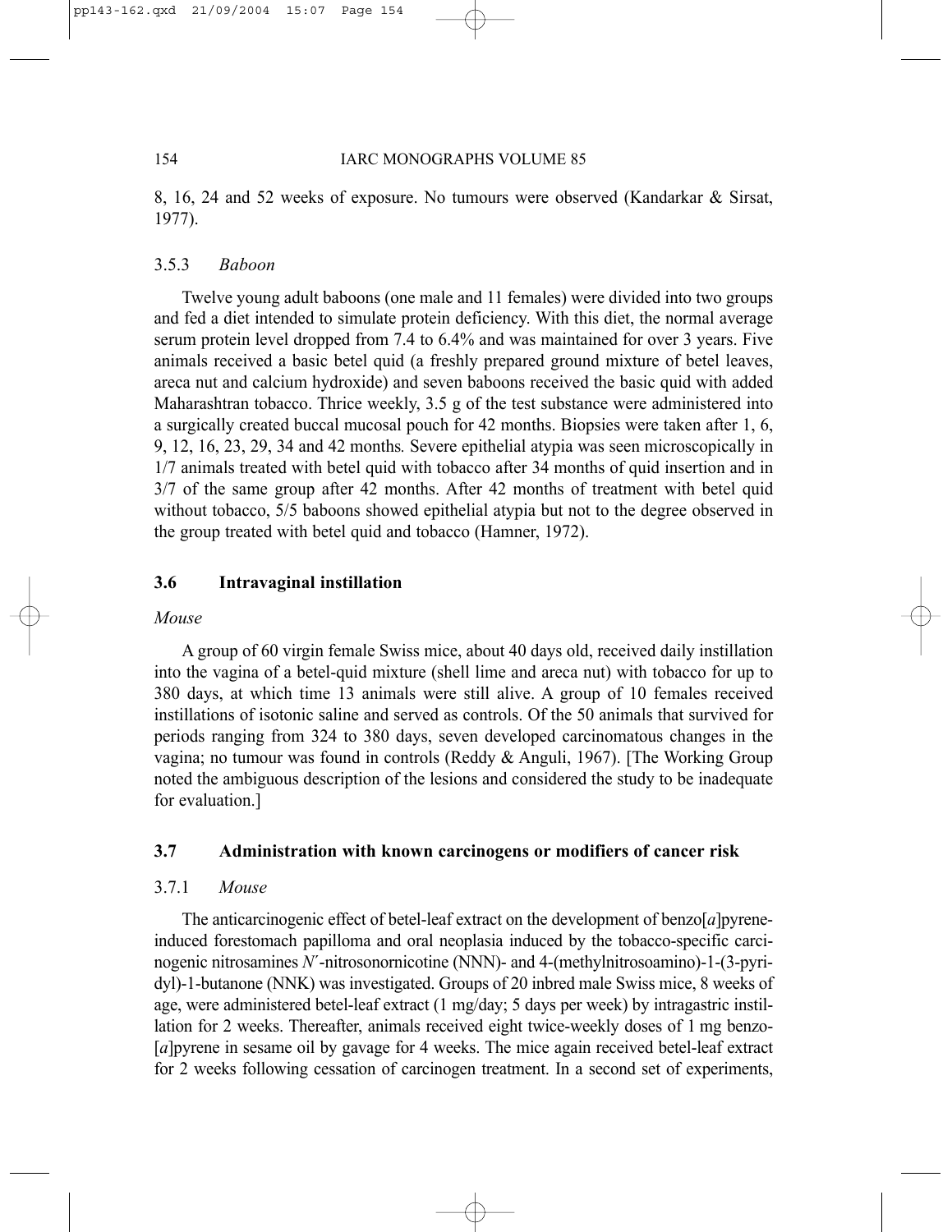betel-leaf extract was given in drinking-water on 5 days per week (2.5 mg per day per mouse) during administration of NNN or NNK on the tongue of animals. Treatment with betel-leaf extract in drinking-water reduced the incidence and the yield (number per mouse) of benzo[*a*]pyrene-induced forestomach papilloma  $(4.9 \pm 0.28 \text{ versus } 0.9 \pm 0.22;$  $p \le 0.0005$ ). The decrease was statistically significant. Betel-leaf extract reduced the number of tumour-bearing mice in NNN- and NNK-treated animals from 49/82 to 23/80; the effect was pronounced in animals receiving low doses of NNN or NNK (Padma *et al*., 1989).

In order to test the chemopreventive efficacy of an extract of betel leaves on benzo- [*a*]pyrene-induced forestomach tumours, groups of 20 male Swiss mice, 6–8 weeks of age, were administered an extract of betel leaf or its constituents including eugenol, hydroxychavicol, β-carotene and α-tocopherol in drinking-water (2.5 mg per animal in 6 mL) for 2 weeks. From the 3rd week, the mice were administered eight doses of 1 mg benzo[*a*]pyrene in 0.1 mL peanut oil by gavage twice a week for 4 weeks. Betel-leaf extract or one of its constituents was continued for a further 2 weeks after the cessation of carcinogen treatment. Other groups were treated with betel-leaf extract or each of its constituents only and one group of animals served as peanut oil-vehicle controls. After completion of the treatment, animals were observed and killed at the age of 180 days. In studies on benzo[*a*]pyrene-induced forestomach neoplasia, treatment with betel-leaf extract or its constituents did not influence the number of animals with tumours. However, the average number of papillomas per mouse was significantly lower in mice treated with betel-leaf extract or its constituents. Maximal inhibition of papilloma development was observed in mice receiving hydroxychavicol (Bhide *et al*., 1991).

Effects of topically applied betel-leaf extract and its constituents, β-carotene, α-tocopherol, eugenol and hydroxychavicol, on DMBA-induced skin tumours were evaluated in two strains of mice. Betel-leaf extract, β-carotene and α-tocopherol significantly inhibited papilloma formation by 83, 86 and 86% in Swiss mice and by 92, 94 and 89% in male Swiss bare mice, respectively. Hydroxychavicol showed 90% inhibition in Swiss bare mice at 23 weeks of treatment. Eugenol showed minimal protection in both strains of mice. The mean latency period and survival in betel-leaf extract-, β-carotene-,  $α$ -tocopherol- and hydroxychavicol-treated groups were remarkably long compared with the group treated with DMBA alone (Azuine *et al*., 1991). [The results may have been confounded by low survival of the animals.]

A group of 12 male and 12 female C17 mice, 10–12 weeks of age, was fed a diet containing  $10\%$  (w/w) areca nut coated with saccharin [concentration not specified] for 40 weeks and also received 0.2 mL of a 0.1% solution of 1.4-dinitrosopiperazine per day by gavage. A group of 15 males and 14 females received 1,4-dinitrosopiperazine only. The animals were followed for life. In the group treated with 1,4-dinitrosopiperazine only, seven male and four female mice developed squamous-cell carcinomas of the forestomach. Five females also developed uterine malignancies. In the group treated with 1,4 dinitrosopiperazine and fed areca nut, six male and three female mice developed squamous-cell carcinomas of the forestomach and five females developed uterine malig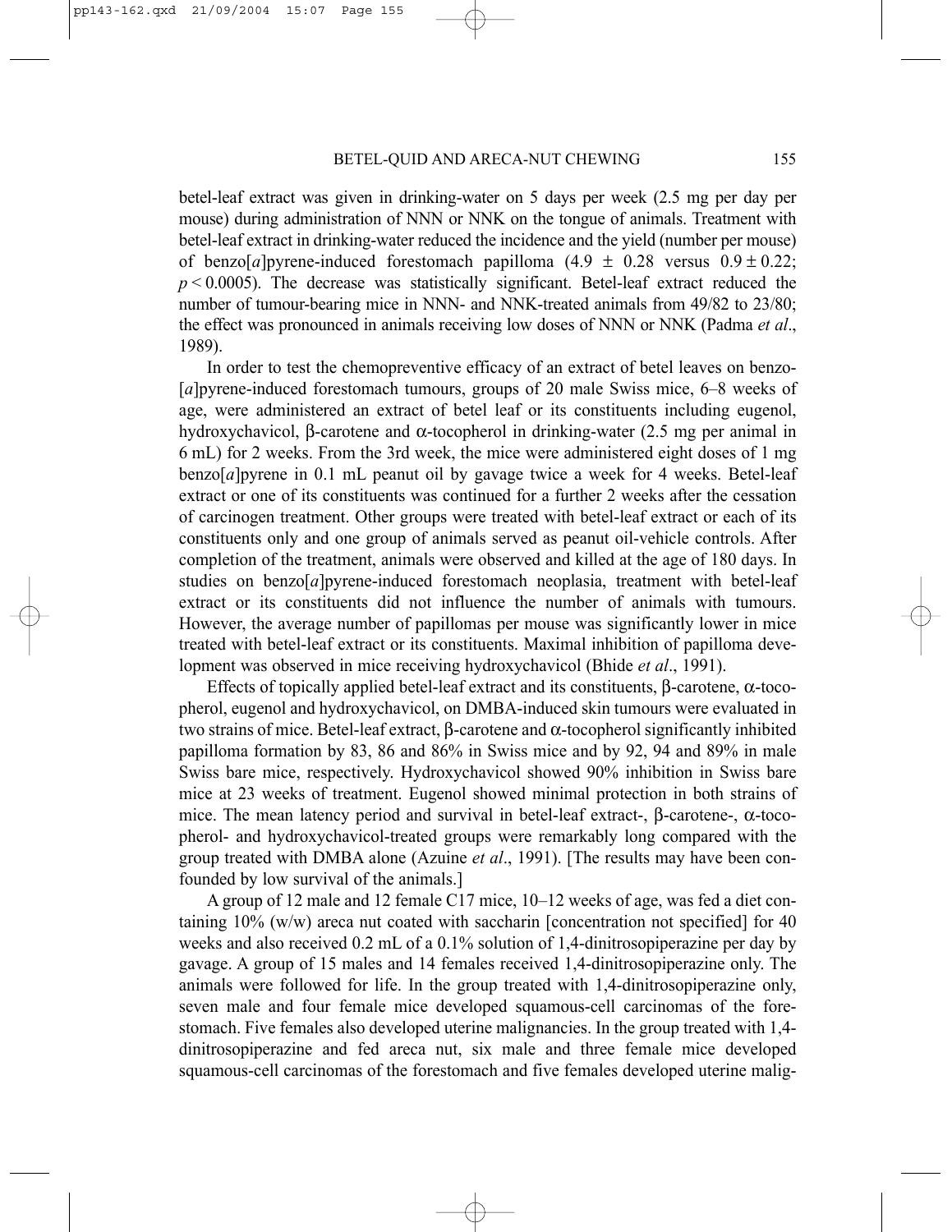nancies. The authors concluded that treatment with areca nut did not potentiate the carcinogenicity of 1,4-dinitropiperazine (Pai *et al*., 1981).

Groups of 20 male and female random-bred Swiss mice, 4 weeks of age, were initiated with topical applications of 50 µg DMBA in 0.1 mL acetone, treated 2 weeks later with twice-weekly topical applications of 0 or 1% croton oil for 18 weeks and fed diets containing 0 or 1% ripe, unprocessed, sun-dried areca nuts ground into a fine powder. No influence of areca nut on the incidence of skin papillomas was observed (Singh & Rao, 1995).

Groups of 15 male and 15 female ICRC-strain mice, 6–8 weeks of age, were administered a cumulative dose of 16 g/kg bw *N*-nitrosodiethylamine (NDEA) in the drinkingwater for 4 days. One week later, mice were fed by gavage 12.5, 25 or 50 mg ethanolic *pan masala* extract, 5 nmol 12-*O*-tetradecanoylphorbol-13-acetate or distilled water on 5 days a week for 3 or 6 months to assess promoting–progression activity on the incidence of oesophageal and stomach tumours. The cumulative rate and yield of forestomach and oesophageal tumours (squamous-cell papillomas) increased significantly in animals treated with 25 mg ethanolic *pan masala* extract (Ramchandani *et al*., 1998).

## 3.7.2 *Rat*

The effect of areca nut on chemical carcinogenesis in the upper digestive tract and liver was examined in two different experimental models using ACI rats. The incidences of neoplasms and preneoplastic lesions of the tongue in animals given [5 mg/L] 4-nitroquinoline-1-oxide (4NQO) in the drinking-water for 16 weeks followed by 20% areca nut in the diet for 40 weeks were significantly higher than those in the 14 animals given 4NQO alone. No enhancing effect from areca nut on the incidences of neoplastic and preneoplastic lesions in the upper digestive tract was found in animals administered 4NQO for 12 weeks (Tanaka *et al*., 1986).

When an aqeous extract of the leaves of *Piper betle* was given orally at different dose levels during the initiation phase of DMBA-induced mammary carcinogenesis in rats, higher doses of the extract inhibited the emergence of tumours. However, when the extract was fed to the rats bearing DMBA-induced mammary tumours for 8 weeks, no appreciable degree of inhibition of tumour growth was noted. Betel-leaf extract at the dose levels used did not affect the body-weight gain of rats (Rao *et al*., 1985).

### 3.7.3 *Hamster*

Groups of female Syrian golden hamsters, 6–7 weeks old, were treated with topical exposures to graded doses of benzo $[a]$ pyrene (25 µg, 50 µg and 100 µg per pouch) thrice weekly either alone (20 animals per group) or combined with areca nut (1 mg per pouch; 25 animals per group) or betel leaf (5 mg per pouch; 25 animals per group) twice a day for 6 months and killed 6 months later. The incidence of squamous-cell papilloma or carcinoma in the group treated with the three different doses of benzo[*a*]pyrene alone was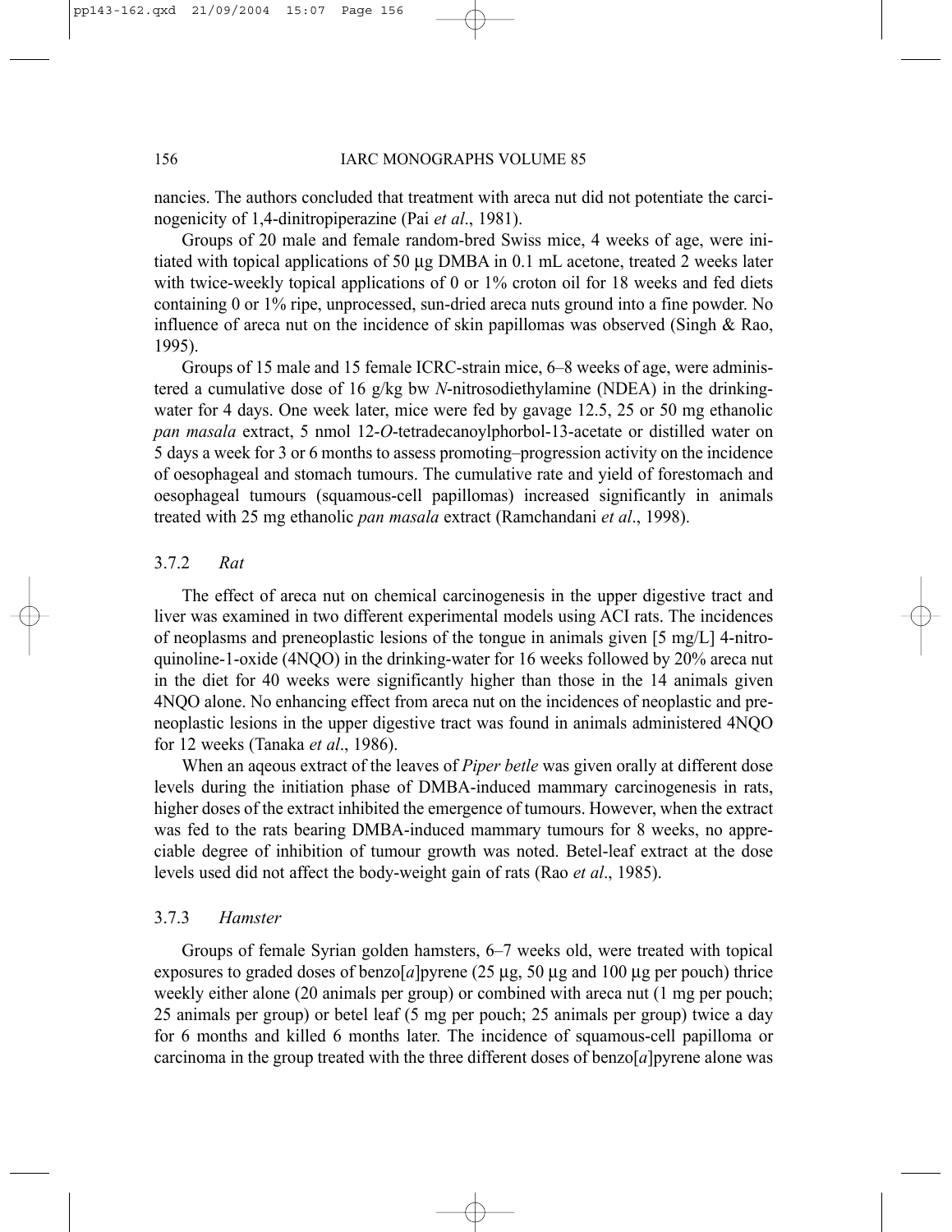20, 35 and 61%. In the animals treated with the three different doses of benzo[*a*]pyrene together with areca nut, tumour incidence was 26.1, 52.4 and 77.3%, respectively. In the animals treated with the three different doses of benzo[*a*]pyrene together with betel leaf, the tumour incidence was 12.5, 18.2 and 27.3% for the three groups (Rao, 1984).

In a short-term study, groups of 25 female Syrian golden hamsters, 6–7 weeks old, were treated with topical exposures to graded doses of benzo $[a]$ pyrene (25 µg, 50 µg and 100 µg per pouch) daily either alone or combined with areca nut (1 mg per pouch) or betel leaf (5 mg per pouch) twice a day for 10 days and killed 6 months later. For the three different doses of benzo[*a*]pyrene, an incidence of squamous-cell papilloma or carcinoma of 4, 8.7 and 16.7%, respectively, was found. Addition of areca nut yielded tumour incidences of 0, 4.2 and 8.3%, respectively. In the animals that were treated with benzo[a]pyrene and betel leaf, tumour incidence was 0, 0 and 4.0% for the three groups, respectively (Rao, 1984).

The inhibitory effect of oral administration of betel-leaf extract and two of its constituents, β-carotene and  $α$ -tocopherol, as single agents or in combination with dietary turmeric, on methyl(acetoxymethyl)nitrosamine (DMN-OAC)-induced oral carcinogenesis was studied in 226 Syrian hamsters. DMN-OAC was administered twice monthly for 6 months. The chemopreventive effect of betel-leaf extract or its constituents with turmeric was determined by comparing tumour incidence observed in treated groups with that seen in control animals. The apparent site-specific chemopreventive effect of betel-leaf extract or its constituents was demonstrated by inhibition of tumour incidence, reduction of tumour burden, extension of the tumour latency period and regression of established, obvious tumours. The inhibitory effect of betel-leaf extract or its constituents combined with turmeric was higher than that of the individual constituents (see Table 69; Azuine & Bhide, 1992). [Data regarding survival were incomprehensible.]

The tumour-promoting activity of arecaidine on DMBA-treated hamster buccal pouches was tested in 112 male adult Syrian golden hamsters, 10–12 weeks of age. The animals were divided into 16 groups, each containing seven animals. The buccal pouch of each hamster was painted three times weekly for 12 consecutive weeks with a heavy mineral oil containing 0.5% DMBA in group 1, for 8 consecutive weeks followed by 4 weeks without any additional treatment in group 2, and for 8 consecutive weeks followed by application of 200, 300, 400 and 500 µg/mL arecaidine in polyethylene glycol, respectively, six times per week for 4 weeks in groups 3–6. In six additional groups, DMBA was painted thrice weekly for 4 weeks, without additional treatment in group 7 and with arecaidine solutions incremented from 600 to 1000  $\mu$ g/mL applied six times per week for a further 8 weeks in groups 8–12. In groups 13–15, arecaidine in solutions of 1000, 2000 or 3000 µg/mL was applied six times a week for 12 weeks. Group 16 was untreated. At the end of 12 weeks, all animals were killed. In groups 2–4, 5/7 hamsters per group had tumours, with a total of seven, nine and eight tumours, respectively, whereas in groups 5 and 6, all hamsters (7/7 per group) had tumours (13 tumours in each of the groups). The increase in the number of tumours in groups 5 and 6 was statistically significant ( $p < 0.05$ , *t*-test). In groups 7–12, the number of hamsters with tumours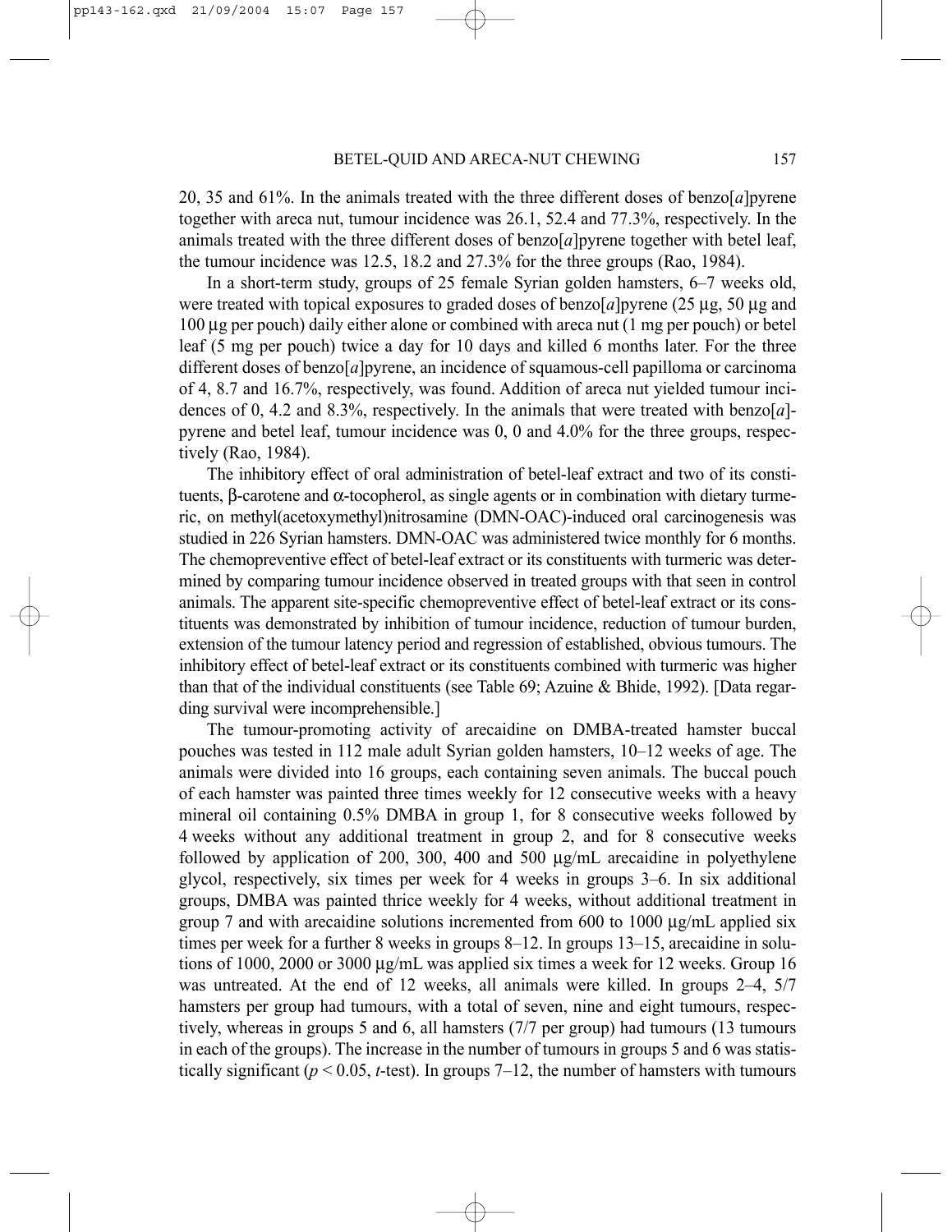| DMN-<br>OAC <sup>a</sup>             | Test                                                    | Weight                                                             | Latency                               | Tumour incidence                               | Tumour                          |                                               |                                |                                                                    |
|--------------------------------------|---------------------------------------------------------|--------------------------------------------------------------------|---------------------------------------|------------------------------------------------|---------------------------------|-----------------------------------------------|--------------------------------|--------------------------------------------------------------------|
|                                      | compound <sup>b</sup>                                   | $gain(g)^c$                                                        | period<br>(months)                    | Overall                                        |                                 | At death                                      |                                | burden<br>$\text{m}^3$ <sup>c</sup>                                |
|                                      |                                                         |                                                                    |                                       | $5 - 13$<br>months                             | $\frac{0}{0}$                   | $5 - 13$<br>months                            | $\frac{0}{0}$                  |                                                                    |
| $^{+}$<br>$^{+}$<br>$^{+}$<br>$^{+}$ | <b>BLE</b><br><b>B-Carotene</b><br>$\alpha$ -Tocopherol | $52 \pm 2$<br>$28 \pm 2$<br>$35 \pm 4$<br>$48 \pm 3$<br>$58 \pm 2$ | $5 - 10$<br>$6 - 11$<br>$8 - 12$<br>9 | 14/15<br>$4/15*$<br>$4/15*$<br>$1/15*$<br>0/15 | 93<br>27<br>27<br>7<br>$\theta$ | $14/15*$<br>$4/15*$<br>$1/15*$<br>1/5<br>0/15 | 93<br>27<br>7<br>7<br>$\theta$ | $600 \pm 72$<br>$1.4 \pm 0.9*$<br>$0.5 \pm 0.0*$<br>$4.2 \pm 0.0*$ |

## **Table 69. Effect of betel-leaf extract and its constituents on DMN-OACinduced oral tumours in Syrian golden hamsters at 13 months**

From Azuine & Bhide (1992)

<sup>a</sup> DMN-OAC (methyl(acetoxymethyl)nitrosamine) at 2 mg/kg bw twice a month for 6 months <sup>b</sup> BLE (betel-leaf extract; 2.5 mg), β-carotene (3.1 mg, 5.8  $\mu$ M) and α-tochopherol (2.5 mg,

5.8 µM) administered daily in drinking-water 2 weeks prior to and simultaneously with DMN-OAC treatment and continued until the end of the experiment

 $\textdegree$  Results are mean  $\pm$  SE.

 $* p < 0.01$  as compared with DMN-OAC alone ( $\chi^2$  for tumour incidence data and Student's *t* test for the difference in total tumour burden between the control and treated groups)

in the various groups was  $0/7$ ,  $5/7$ ,  $5/7$ ,  $4/7$ ,  $7/7$  and  $7/7$ , respectively, whereas the total number of tumours was zero, seven, eight, seven, 13 and 15, respectively (*p* < 0.05, *t*-test, for the number of tumours in the groups treated with 900 and 1000 µg/mL arecaidine). In groups 13–15, no tumour was observed (Lin *et al*., 1996).

Six groups of 10 male Syrian golden hamsters, 6–8 weeks of age, received topical applications of 0.5% DMBA three times per week for 2, 4 or 6 weeks, followed by insertion of Taiwanese betel quid, consisting of fresh unripe areca nut, betel stem, slaked lime and catechu, for 12 or 24 weeks. The betel quid was renewed twice a week for the duration of the experiment. The incidence of tumours in cheek pouches was recorded 6 weeks after removal of the insert. Six groups similarly treated with DMBA only served as concurrent control groups. The incidences of tumours (carcinomas) were significantly higher in the group treated with DMBA for 4 weeks followed by betel quid for 24 weeks and in the group treated with DMBA for 6 weeks followed by betel quid for 12 weeks than in their concurrent control groups (6/9 versus  $1/9$ ,  $p < 0.05$  and 7/7 versus  $1/9$ ,  $p < 0.01$ , respectively) (Wong *et al*., 1992).

Groups of 10 male Syrian hamsters, 2 months of age, were used to test the promoting activity of the various components of Taiwanese betel quid. Following an initial application of 0.5% DMBA three times per week for 4 weeks, the animals remained untreated for 1 week. Twelve of the 13 groups served as the experimental groups and their buccal pouches were filled or painted [for further technical details on application, the authors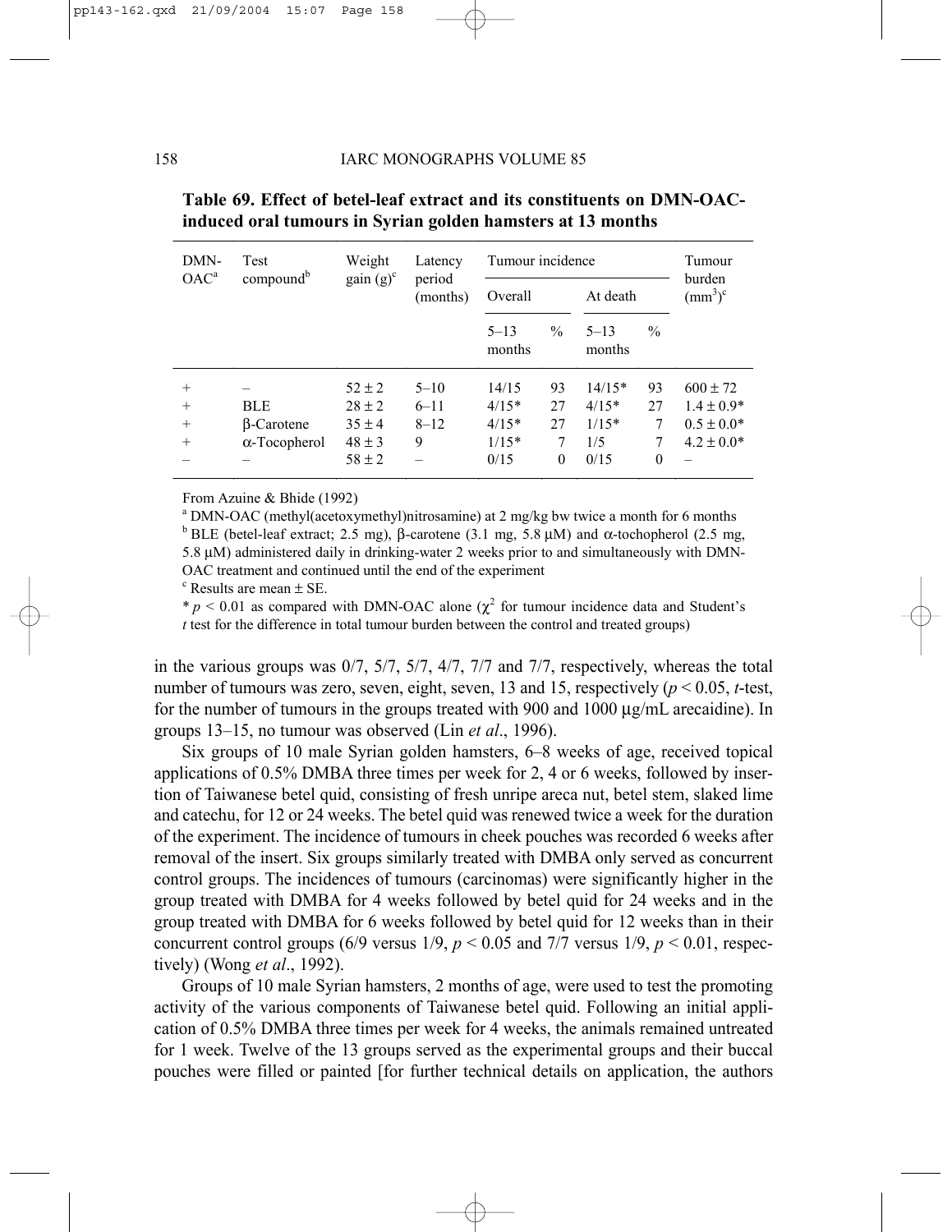refer to another publication (Wong *et al*., 1992)] with components of betel quid thrice weekly for 24 weeks. Thereafter, animals were untreated for a further 6 weeks before being killed. The 13th group that served as a control was left untreated after the initial 4 week application of DMBA and killed at the same time as the other groups. The following substances were applied: group 1, slaked lime; group 2, areca-nut fibre; group 3, *Piper betle*; group 4, *Piper betle* and slaked lime; group 5, hot aqueous extract of areca nut; group 6, hot aqueous extract of areca nut and slaked lime; group 7, cold aqueous extract of areca nut; group 8, cold aqueous extract of areca nut and slaked lime; group 9, hot aqueous extract of areca nut and *Piper betle*; group 10, cold aqueous extract of areca nut with *Piper betle*; group 11, hot aqueous extract of areca nut with *Piper betle* and slaked lime; and group 12, cold aqueous extract of areca nut with *Piper betle* and slaked lime. The incidence of tumours was significantly higher in groups exposed to dry areca-nut fibre (9/10; *p* < 0.01, two-tailed Student's *t*-test) and cold aqueous areca-nut extract only  $(7/10; p < 0.05$ , two-tailed Student's *t*-test) versus the control in which the tumour incidence was 2/9 (Jin *et al.*, 1996).

Groups of 42 non-inbred male adult Syrian golden hamsters, 8–10 weeks old, received applications to the buccal pouch of 0.5% DMBA thrice weekly concurrently with betel-quid extract six times a week, DMBA alone or betel-quid extract alone. The betelquid extract consisted of the filtrate of a mixture of areca nut  $(450 \text{ g})$ , unripe betel fruit  $(120 \text{ g})$  and slaked lime  $(50 \text{ g})$  to which 300 mL DMSO was added as solvent. At the end of 2 weeks, six animals were taken from each group and killed; this was repeated after periods of 2 weeks each, thus enabling evaluation of the effect of treatment in relation to its duration. After 14 weeks, all animals had been killed. In three other groups, the treatment regimen was as follows: DMSO six times a week, mineral oil six times a week and no treatment at all. After 8 weeks of treatment, tumours occurred in the groups treated with DMBA alone and in the group treated with DMBA and concomitant betel quid. Both the number of tumours and their size were greater in the group with the combined treatment than in the group treated with DMBA alone  $(p < 0.05$ , two-tailed Student's *t-*test). No tumours were seen in any of the other groups (Lin *et al*., 1997).

DMBA-impregnated sutures (300–400 µg DMBA/cm suture) approximately 1.5 cm in length were placed in the buccal pouch of 165 adult Syrian golden hamsters [age and sex not specified]. The placement of the suture was confirmed every 2 weeks and replaced if lost. After 12 weeks, the DMBA-coated sutures were removed. The cheek pouches were painted with a solution of arecaidine (0.5 mg/mL mineral oil) thrice weekly for an additional 4 weeks or until tumours reached a size of 100 mm2. With this protocol, all of 133 hamsters that were still alive after 16 weeks of initiation–promotion treatment developed squamous-cell carcinomas (Wani *et al*., 2001). [The Working Group noted that no animals treated with DMBA only were included.]

In a large experiment investigating 130 Syrian golden hamsters, aged 2 months, four males and four females received applications to the buccal pouch of 0.5% DMBA solution thrice weekly for 4 consecutive weeks and were then left untreated for 1 week. After this period, the buccal pouches were treated with slaked lime for 24 weeks and animals were